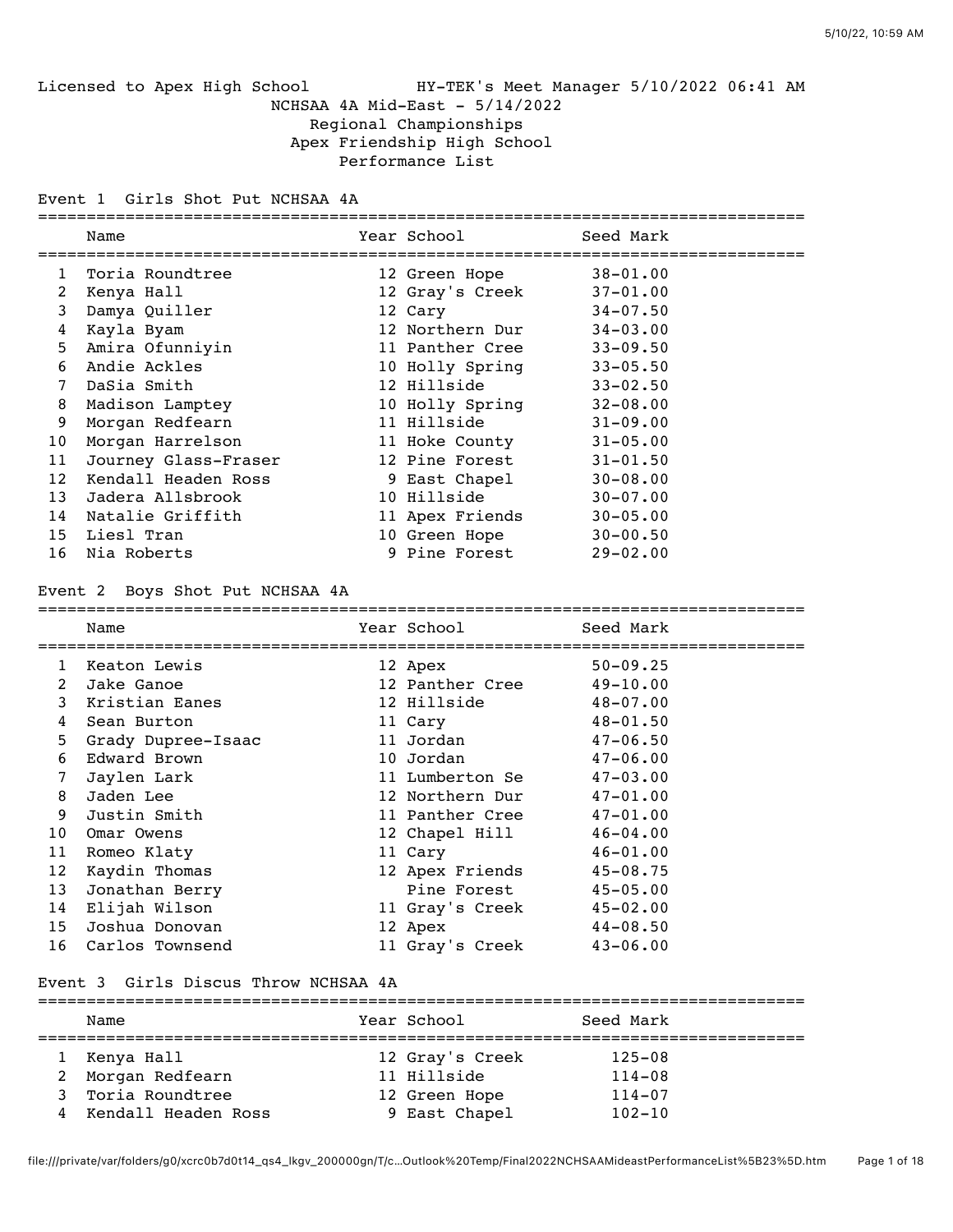| 5  | Natalie Griffith  | 11 Apex Friends | $98 - 10$    |
|----|-------------------|-----------------|--------------|
| 6  | Damya Quiller     | 12 Cary         | $95 - 11$    |
| 7  | Madison Lamptey   | 10 Holly Spring | $93 - 01$    |
| 8  | Cassandra Stevens | 11 Panther Cree | $92 - 00$    |
| 9  | Daniela Danilova  | 12 East Chapel  | $91 - 11$    |
| 10 | Kayla Byam        | 12 Northern Dur | $89 - 08.50$ |
| 11 | D Purcelll        | 11 Jordan       | $89 - 03$    |
| 12 | Andie Ackles      | 10 Holly Spring | $88 - 11$    |
| 13 | Lexie Galloway    | 9 Cary          | $86 - 04.50$ |
| 14 | Jadera Allsbrook  | 10 Hillside     | $85 - 08$    |
|    | 15 Carolyn Brewer | 11 Apex         | $84 - 07$    |
|    | 16 Alaina Galan   | 9 Gray's Creek  | $81 - 01$    |

#### Event 4 Boys Discus Throw NCHSAA 4A

#### ===============================================================================

|                | Name               | Year School     | Seed Mark     |
|----------------|--------------------|-----------------|---------------|
| 1              | Romeo Klaty        | 11 Cary         | $157 - 07$    |
| $\overline{2}$ | Keaton Lewis       | 12 Apex         | $157 - 01$    |
| 3              | Jeremiah Brown     | 12 Northern Dur | $145 - 00$    |
| 4              | Elijah Wilson      | 11 Gray's Creek | $144 - 05$    |
| 5              | Jonathan Berry     | Pine Forest     | $139 - 09$    |
| 6              | Jake Ganoe         | 12 Panther Cree | $138 - 01$    |
| 7              | Omar Owens         | 12 Chapel Hill  | $135 - 00$    |
| 8              | Kristian Eanes     | 12 Hillside     | $134 - 09$    |
| 9              | Theodore Chavis    | 11 Hillside     | $132 - 08$    |
| 10             | Joshua Donovan     | 12 Apex         | $128 - 10$    |
| 11             | Dylan Belcher      | 11 Cary         | $127 - 10$    |
| 12             | Hunter Hinkle      | 10 Northern Dur | $126 - 08$    |
| 13             | Quintin Brown      | Pine Forest     | $125 - 09$    |
| 14             | Grady Dupree-Isaac | 11 Jordan       | $125 - 07$    |
| 15             | Hayden Minter      | 12 Panther Cree | $125 - 05.50$ |
| 16             | Jacob Renfrew      | 10 Pinecrest    | $125 - 04$    |

## Event 5 Girls Long Jump NCHSAA 4A

|              | Name                    | Year School Near School | Seed Mark    |  |
|--------------|-------------------------|-------------------------|--------------|--|
| $\mathbf{1}$ | Faith Spencer           | 12 Panther Cree         | $18 - 05.00$ |  |
| 2            | Alexa Nestor            | 11 Green Level          | $18 - 00.75$ |  |
| 3            | Kelly MacBride          | 9 Panther Cree          | $17 - 11.50$ |  |
| 4            | Lena Richardson         | 11 Panther Cree         | $17 - 05.50$ |  |
| 5            | Maeghan Wallace         | 12 Southern Ala         | $17 - 05.00$ |  |
| 6            | Elyssia Fisher          | 12 Northern Dur         | $17 - 03.00$ |  |
| 7            | Sarah Smith             | 11 Apex                 | $17 - 02.50$ |  |
| 8            | Sara Maeve Klingensmith | 12 East Chapel          | $17 - 01.50$ |  |
| 9            | Stephanie Jackson       | 10 Hillside             | $16 - 10.00$ |  |
| 10           | Zora Jones-Lewis        | 10 East Chapel          | $16 - 09.75$ |  |
| 11           | Rafaela Drake           | 10 Riverside (4         | $16 - 08.00$ |  |
| 12           | Timira Hoggard          | 10 Northern Dur         | $16 - 08.00$ |  |
| 13           | Kyleigh Pollock         | 11 Lumberton Se         | $16 - 06.00$ |  |
| 14           | Deja Wells              | 10 Pinecrest            | $16 - 05.00$ |  |
| 15           | Lundyn Mills            | 11 Hillside             | $16 - 03.50$ |  |
| 16           | Valerie Batta           | 9 Jordan                | $16 - 00.50$ |  |
|              |                         |                         |              |  |

Event 6 Boys Long Jump NCHSAA 4A

===============================================================================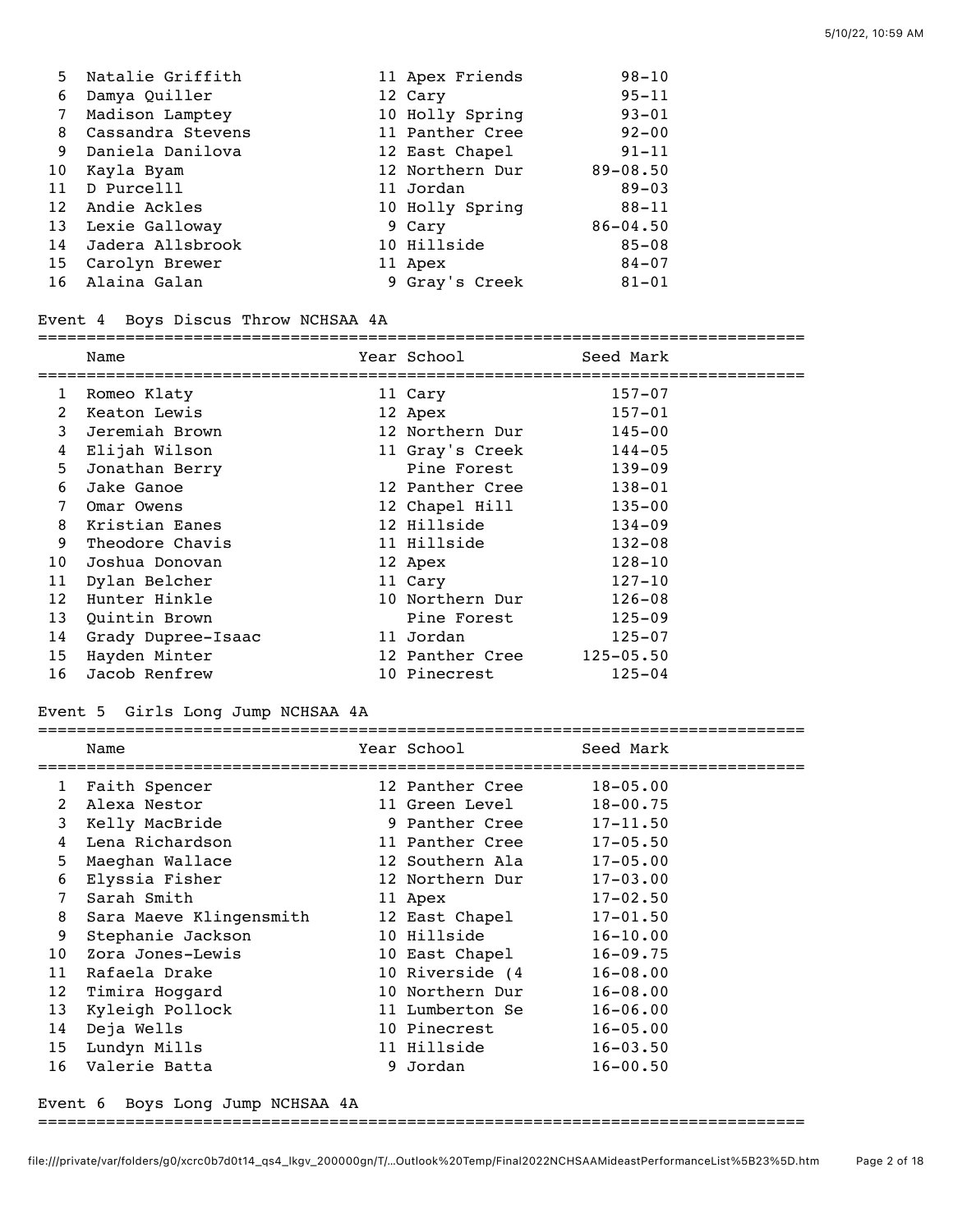| Name              |                                  | Seed Mark                                                                                                                                                                                                                                                          |  |
|-------------------|----------------------------------|--------------------------------------------------------------------------------------------------------------------------------------------------------------------------------------------------------------------------------------------------------------------|--|
| Jared Harrell     |                                  | $23 - 06.75$                                                                                                                                                                                                                                                       |  |
| Tahir Henry       |                                  | $21 - 11.25$                                                                                                                                                                                                                                                       |  |
| Chris Brightman   |                                  | $21 - 08.50$                                                                                                                                                                                                                                                       |  |
| Jordan Reece      |                                  | $21 - 05.50$                                                                                                                                                                                                                                                       |  |
| Sydney Williams   |                                  | $21 - 04.00$                                                                                                                                                                                                                                                       |  |
| Noah Hartford     |                                  | $21 - 03.00$                                                                                                                                                                                                                                                       |  |
| Javares Stanback  |                                  | $21 - 00.50$                                                                                                                                                                                                                                                       |  |
| Malik Charles     |                                  | $20 - 11.00$                                                                                                                                                                                                                                                       |  |
| Xavier Brown      |                                  | $20 - 10.25$                                                                                                                                                                                                                                                       |  |
| Orza Salone       |                                  | $20 - 10.00$                                                                                                                                                                                                                                                       |  |
| Cameron Artis     |                                  | $20 - 09.50$                                                                                                                                                                                                                                                       |  |
| DeQuavious Mosley |                                  | $20 - 09.50$                                                                                                                                                                                                                                                       |  |
| Ethan Clinkscales |                                  | $20 - 08.00$                                                                                                                                                                                                                                                       |  |
|                   |                                  | $20 - 07.50$                                                                                                                                                                                                                                                       |  |
|                   |                                  | $20 - 07.00$                                                                                                                                                                                                                                                       |  |
| 15 <sub>1</sub>   | Xavier Smith<br>DeMarion Jackson | Year School<br>12 Panther Cree<br>11 Hillside<br>12 Panther Cree<br>12 Jordan<br>11 Jack Britt<br>12 Pinecrest<br>12 Richmond Sen<br>12 South View<br>10 Pine Forest<br>9 Hoke County<br>10 Apex<br>10 Hoke County<br>12 Panther Cree<br>12 Jordan<br>11 Overhills |  |

## Event 7 Girls Triple Jump NCHSAA 4A

===============================================================================

#### Event 8 Boys Triple Jump NCHSAA 4A

|    | Name              | Year School     | Seed Mark    |
|----|-------------------|-----------------|--------------|
| 1  | Jared Harrell     | 12 Panther Cree | $47 - 10.50$ |
| 2  | Nahjiir Seagraves | 11 Pinecrest    | $45 - 02.00$ |
| 3  | Shaun Thomas      | 11 Pinecrest    | $43 - 06.50$ |
| 4  | Darius King       | 12 Green Level  | $43 - 00.25$ |
| 5  | Jeremiah Melvin   | 12 Hoke County  | $42 - 09.00$ |
| 6  | Jack Welch        | 11 Apex         | $42 - 06.50$ |
| 7  | Elijah Alford     | 12 Hoke County  | $42 - 02.00$ |
| 8  | Tom Thomas III    | 12 Richmond Sen | $42 - 02.00$ |
| 9  | Sydney Williams   | 11 Jack Britt   | $42 - 01.00$ |
| 10 | Travis Harrison   | 11 Gray's Creek | $41 - 10.00$ |
| 11 | Jerry Atunku      | 11 Cary         | $41 - 05.75$ |
| 12 | Eden Hilton-Epps  | 11 Gray's Creek | $41 - 05.50$ |
| 13 | Malik Charles     | 12 South View   | $41 - 05.00$ |
| 14 | Joel Huang        | 10 Apex         | $41 - 04.75$ |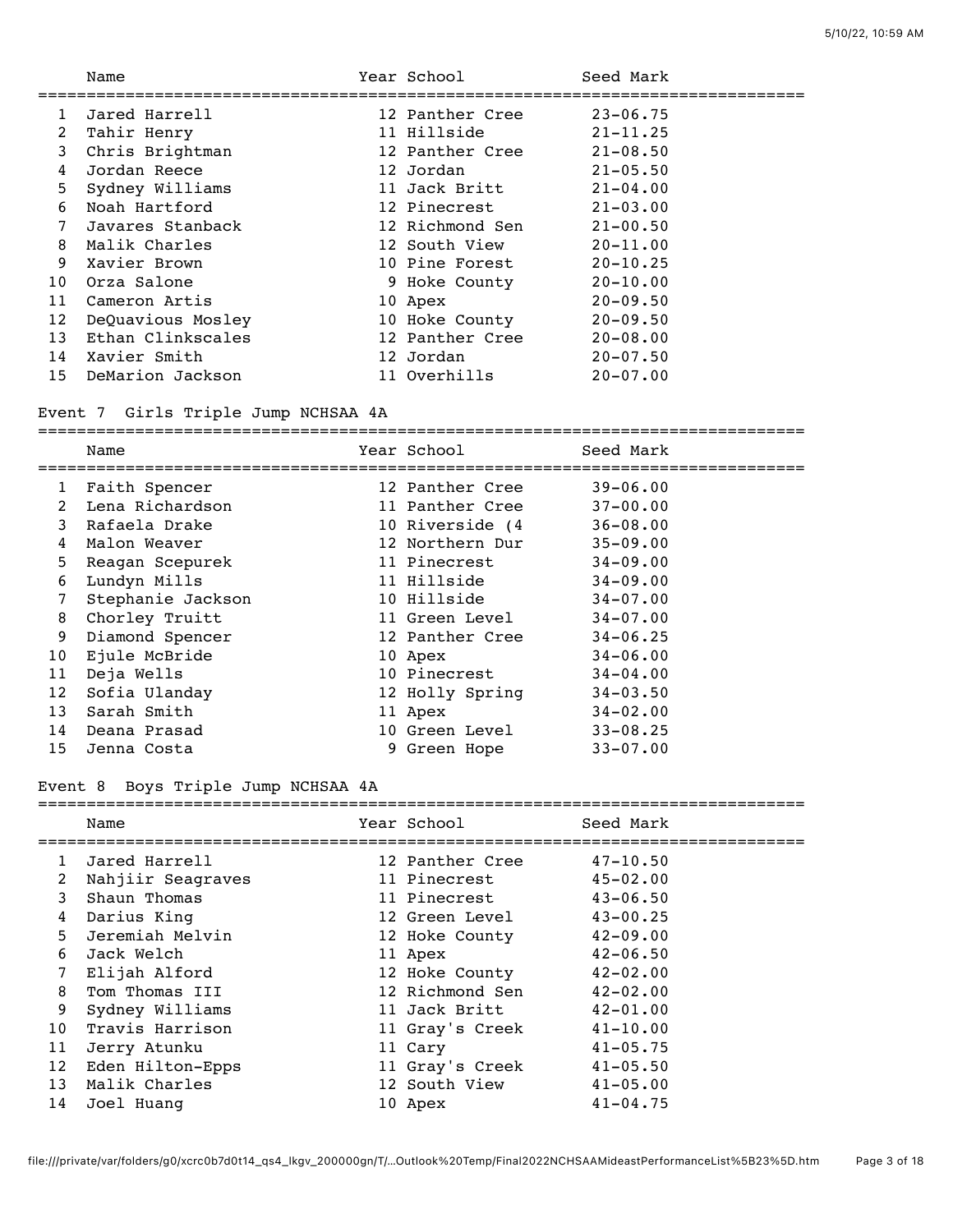# Event 9 Girls High Jump NCHSAA 4A

| Name                |  | Seed Mark                                                                                                                                                                                                                                                                                                               |
|---------------------|--|-------------------------------------------------------------------------------------------------------------------------------------------------------------------------------------------------------------------------------------------------------------------------------------------------------------------------|
| Myla Watson         |  | $5 - 06.00$                                                                                                                                                                                                                                                                                                             |
| Lia Anderson        |  | $5 - 05.00$                                                                                                                                                                                                                                                                                                             |
| Faith Spencer       |  | $5 - 04.00$                                                                                                                                                                                                                                                                                                             |
| Kirstin Smalls      |  |                                                                                                                                                                                                                                                                                                                         |
| Eve Alexander       |  | $5 - 04.00$                                                                                                                                                                                                                                                                                                             |
| Malon Weaver        |  | $5 - 02.00$                                                                                                                                                                                                                                                                                                             |
| Reilly Adams        |  | $5 - 02.00$                                                                                                                                                                                                                                                                                                             |
| Natalie Griffith    |  | $5 - 02.00$                                                                                                                                                                                                                                                                                                             |
| Isabella Alvarez    |  | $5 - 02.00$                                                                                                                                                                                                                                                                                                             |
| Alima Shah          |  | $5 - 00.00$                                                                                                                                                                                                                                                                                                             |
| Bailey Watson       |  | $5 - 00.00$                                                                                                                                                                                                                                                                                                             |
| Aarini Chauhan      |  | $5 - 00.00$                                                                                                                                                                                                                                                                                                             |
| Ashley Bell         |  | $5 - 00.00$                                                                                                                                                                                                                                                                                                             |
| Timbitee Esayas     |  | $5 - 00.00$                                                                                                                                                                                                                                                                                                             |
| Sarah Bess Eskridge |  | $4 - 10.00$                                                                                                                                                                                                                                                                                                             |
| Reagan Scepurek     |  | $4 - 10.00$                                                                                                                                                                                                                                                                                                             |
|                     |  | Year School Near School<br>11 Jordan<br>11 Apex Friends<br>12 Panther Cree<br>10 Panther Cree 5-04.00<br>12 Chapel Hill<br>12 Northern Dur<br>11 East Chapel<br>11 Apex Friends<br>11 Holly Spring<br>10 Hillside<br>12 Middle Creek<br>12 Panther Cree<br>12 Hoke County<br>10 Holly Spring<br>10 Apex<br>11 Pinecrest |

## Event 10 Boys High Jump NCHSAA 4A

|    | Name             | Year School Near School | Seed Mark   |  |
|----|------------------|-------------------------|-------------|--|
| 1  | Shaun Thomas     | 11 Pinecrest            | $6 - 05.00$ |  |
| 2  | Javares Stanback | 12 Richmond Sen         | $6 - 04.00$ |  |
| 3  | Meckah Mints     | 12 Pine Forest 6-02.00  |             |  |
| 4  | Xzavier Thaggard | 12 Gray's Creek 6-02.00 |             |  |
| 5  | Devon Jenkins    | 12 Hillside             | $6 - 01.00$ |  |
| 6  | Darius King      | 12 Green Level 6-00.00  |             |  |
| 7  | Reagan Wise      | 11 Panther Cree 6-00.00 |             |  |
| 8  | Omari Taylor     | 11 Overhills            | $6 - 00.00$ |  |
| 9  | Chris Ellerbe    | 12 Richmond Sen         | $6 - 00.00$ |  |
| 10 | Alex Kennedy     | 12 Apex Friends         | $6 - 00.00$ |  |
| 11 | Xavier Dowd      | 12 Pinecrest            | $6 - 00.00$ |  |
| 12 | Sam Baucom       | 12 East Chapel 6-00.00  |             |  |
| 13 | Jeremiah Melvin  | 12 Hoke County          | $5 - 11.00$ |  |
| 14 | Charles Davis    | 11 Panther Cree         | $5 - 10.00$ |  |
| 15 | Blake Leary      | 12 Jordan               | $5 - 10.00$ |  |
| 16 | Wade Harris Jr.  | 11 Pinecrest            | $5 - 10.00$ |  |
|    |                  |                         |             |  |

## Event 11 Girls Pole Vault NCHSAA 4A

|                | Name              | Year School     | Seed Mark    |
|----------------|-------------------|-----------------|--------------|
| 1              | Bailey Tart       | 11 Northern Dur | $12 - 01.00$ |
| $\overline{2}$ | Lena Richardson   | 11 Panther Cree | $12 - 00.00$ |
| 3              | Chorley Truitt    | 11 Green Level  | $11 - 06.00$ |
| 4              | Stephanie Jackson | 10 Hillside     | $11 - 01.00$ |
| 5              | Logan Chin Lee    | 10 Pinecrest    | $10 - 03.00$ |
| 6              | Sarah Smith       | 11 Apex         | $10 - 00.00$ |
| 7              | Alden Bryson      | 9 Holly Spring  | $10 - 00.00$ |
| 8              | Opie Hagan        | 10 Pinecrest    | $9 - 09.00$  |
| 9              | Eva Gunn          | 12 Chapel Hill  | $9 - 06.00$  |
| 10             | Lyla Berman       | 9 Chapel Hill   | $9 - 00.00$  |
| 11             | Dasha Bartolanzo  | 12 Chapel Hill  | $9 - 00.00$  |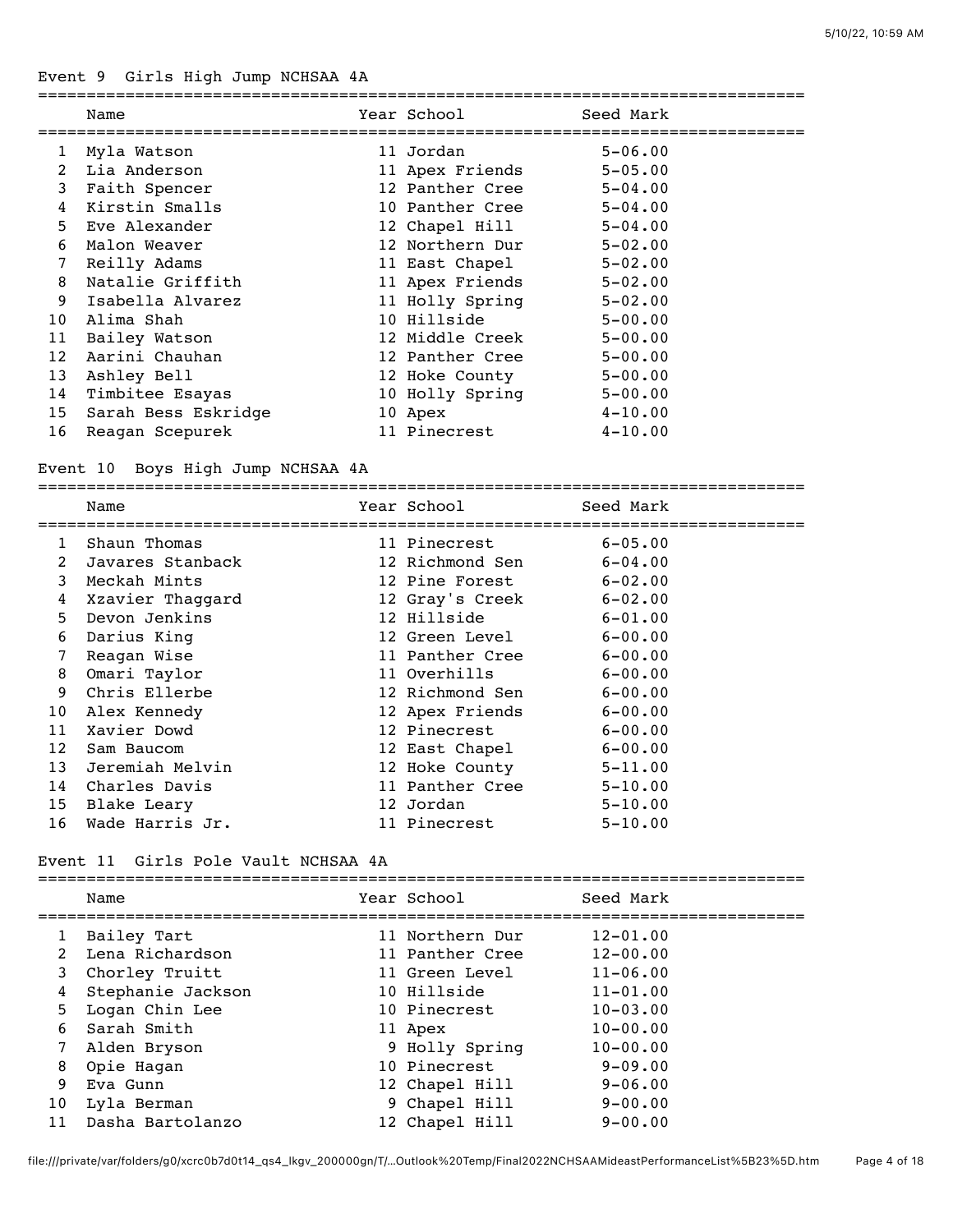| 12 Anastasia Jeffcoat | 11 Green Hope  | $9 - 00.00$ |
|-----------------------|----------------|-------------|
| 13 Sophia Taylor      | 10 Apex        | $8 - 06.00$ |
| 14 Kaylie Dziedzina   | 11 Green Level | $8 - 06.00$ |
| 15 Brianna Hagan      | 10 Pinecrest   | $8 - 03.00$ |
| 16 Nayla Al-Mussawir  | 10 Apex        | $7 - 06.00$ |

Event 12 Boys Pole Vault NCHSAA 4A

===============================================================================

|                 | Name                | Year School     | Seed Mark    |
|-----------------|---------------------|-----------------|--------------|
| 1               | Reagan Wise         | 11 Panther Cree | $12 - 06.00$ |
| 2               | Ethan Villareal     | 12 Apex         | $11 - 06.00$ |
| 3               | Joseph Beck         | 9 Apex          | $11 - 06.00$ |
| 4               | Janzen Myers        | 11 Apex         | $11 - 00.00$ |
| 5               | Brady Blalock       | 11 Cary         | $10 - 06.00$ |
| 6               | Jack Adler          | 10 East Chapel  | $10 - 06.00$ |
| 7               | Samuel Paxton       | 10 Pinecrest    | $10 - 03.00$ |
| 8               | Tasman Brinton-Roe  | 10 Pinecrest    | $10 - 03.00$ |
| 9               | Aryan Patel         | 11 Panther Cree | $10 - 00.00$ |
| 10              | Tyler Collins       | 11 Apex Friends | $10 - 00.00$ |
| 11              | Alexander Boulanger | 10 Pinecrest    | $9 - 09.00$  |
| 12              | Miles Hickerson     | 11 Chapel Hill  | $9 - 06.00$  |
| 13              | Weston Gant         | 11 Chapel Hill  | $9 - 06.00$  |
| 14              | Tyler Melby         | 10 Apex Friends | $9 - 06.00$  |
| 15 <sub>1</sub> | Owen Kahn           | 11 Cary         | $9 - 06.00$  |
| 16              | David Coptsias      | 11 Hoke County  | $8 - 06.00$  |

#### Event 13 Girls 4x800 Meter Relay NCHSAA 4A

=============================================================================== School Seed =============================================================================== 1 Apex 'A' 9:40.90<br>
1) Ella Arnold 11 2) Addie Fornes 10<br>
3) Sarah Galdi 10 4) Sarah Mitchell 12 1) Ella Arnold 11 2) Addie Fornes 10 3) Sarah Galdi 10 4) Sarah Mitchell 12

| 2  | Chapel Hill 'A'        | 9:42.12                |
|----|------------------------|------------------------|
|    | 1) Nora Daley 11       | 2) Amelia Maughan 12   |
|    | 3) Abby Weber 12       | 4) Claire Peng 12      |
| 3  | Green Level 'A'        | 9:51.06                |
|    | 1) Campbell Dille 12   | 2) Brooke Alexander 12 |
|    | 3) Kaylie Dziedzina 11 | 4) Eliza Greengrass 10 |
| 4  | Panther Creek 'A'      | 9:53.81                |
|    | 1) Julia Connor 12     | 2) Taylor Crawford 10  |
|    | 3) Claire Stockman 12  | 4) Ishi Varshney 10    |
| 5. | Cary 'A'               | 10:00.20               |
|    | 1) Emma Elkan 10       | 2) Payton Murphy 10    |
|    | 3) Abby Corn 11        | 4) Rachel Klett 10     |
| 6  | Middle Creek 'A'       | 10:01.63               |
|    | 1) Lily Rogers 11      | 2) Isabella Ferri 11   |
|    | 3) Emily Spies 12      | 4) Madelyn Merna 12    |
| 7  | Holly Springs 'A'      | 10:04.89               |
|    | 1) Savannah Krupica 10 | 2) Ellie Rush 10       |
|    | 3) Gracie Vaughan 12   | 4) Ellis Vaughan 9     |
| 8  | Apex Friendship 'A'    | 10:13.70               |
|    | 1) Lauren Artman 9     | 2) Becca Hinds 12      |
|    | 3) Riley Petersen 11   | 4) Emily Yeh 11        |
| 9  | Riverside (4a) 'A'     | 10:17.00               |
|    | 1) Ellison Deskins 11  | 2) Tate Gasch 10       |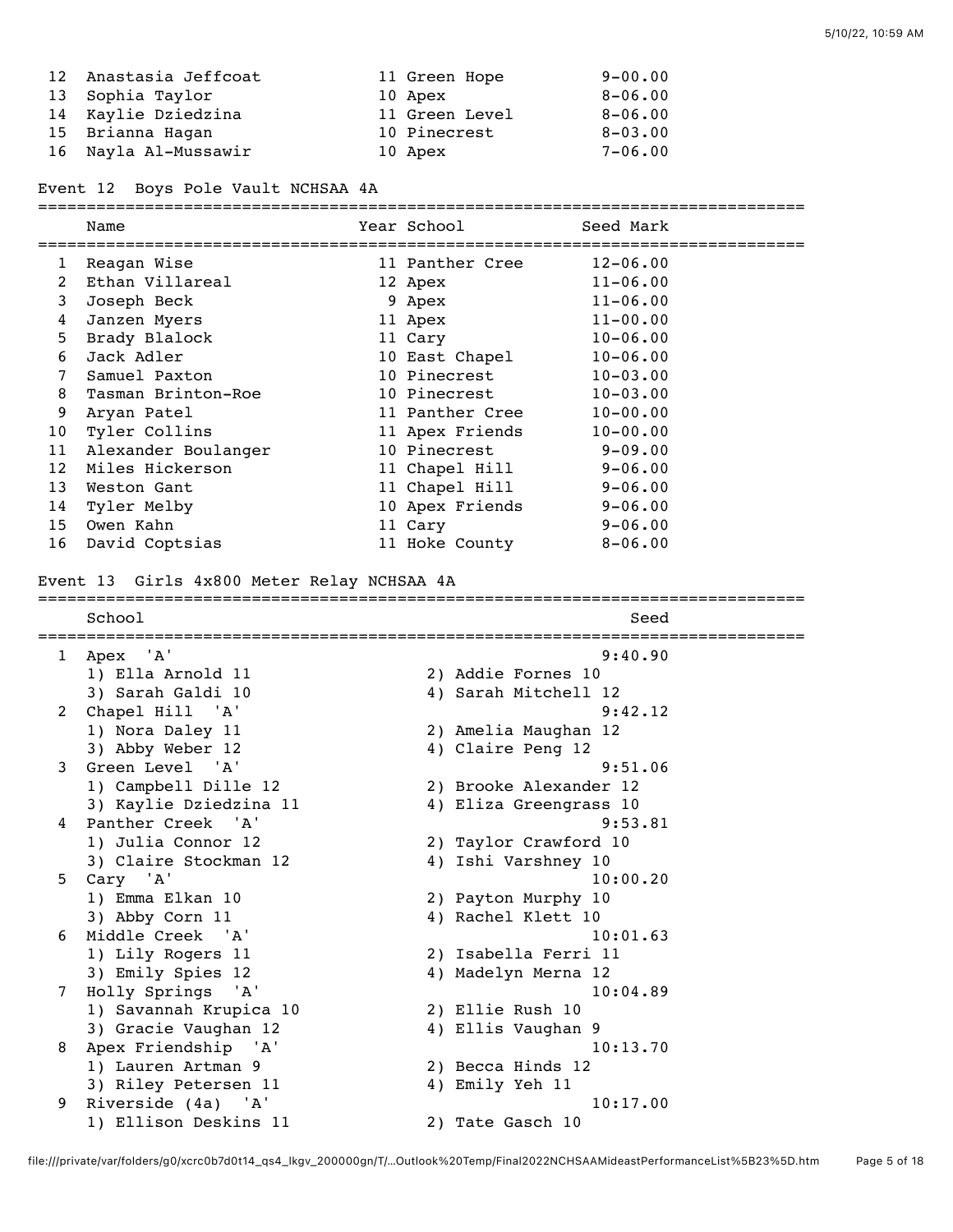3) Elizabeth Healy 9 4) Lucy Morris 9 10 East Chapel Hill 'A' 10:39.90<br>1) Sofia Cagnoni 11 2) Emma Chekan 11 1) Sofia Cagnoni 11 2) Emma Chekan 11 3) Anna Ivanisevic 11 4) Keira Linnane 10 11 Pinecrest 'A' 10:49.90 1) Caitlyn Hurd 12 2) Ella Hope 10 3) Corinne McGuire 9 1992 120 120 4) Giuliana Potts 9 12 Gray's Creek 'A' 10:52.72 1) Makalyn Wilms 11 2) Sarah Allen 9 3) Mariah Spencer 11  $\hskip1cm$  4) Kaylee Boykin 9 13 Jack Britt 'A' 10:52.91 1) Amber Alicea 10 2) Miranda Miller 10 3) Katie Lock 10 4) Kylie Fruehling 9 14 Green Hope 'A' 10:55.34<br>1) Kaela Brandon 12 2) Grace Boughton 11 1) Kaela Brandon 12 2) Grace Boughton 11 3) Katie Foppiano 12 4) Alicia Craia 9 15 Hoke County 'A' 11:18.75 1) Hensley Beres 9 2) Ashley Bell 12 3) Lailah Crowder 9  $\begin{array}{ccc} 4 \end{array}$  Chelsea Lee 12 16 Pine Forest 'A' 11:55.86 1) Reyhanna Young 9 2) Alyssa Rodnikova 9 3) Allison Autry 9 4) Jayleigh Locklear 9 Event 14 Boys 4x800 Meter Relay NCHSAA 4A =============================================================================== School Seed =============================================================================== 1 Chapel Hill 'A' 1) Mitchell Abernathy 10 2) Simon Vizithum 10 3) Dylan Whitmire 10 4) Cogan McMichaels 11 2 Green Hope 'A' 8:10.20 1) Jacob Kurak 12 2) Dax Mahone 10 3) Sebastian Percival Shim 10 4) Andrew Vo 11 3 Apex Friendship 'A' 8:10.37 1) Michael Hiller 12 2) Yunus Mouline 12 3) Alexander Nash 12 4) Connor Uenking 11 4 Jordan 'A' 8:13.62 1) Louis Gillian 10 2) Andrew Hiemenz 9 3) Will Gordon 11 4) Marcus Schultz 10  $5$  Cary 'A' 8:13.80 1) Marco Evans 11 2) Luke Liming 10 3) Matthew Martin 12 1 4) Bennett Perry 12 6 Green Level 'A' 8:16.93 1) Alex Fernandez 11 2) Jake Lominack 9 3) Ocean Yang 10 4) Advaith Cheruvu 11 7 Holly Springs 'A' 8:21.40 1) Joseph Porter 12 2) Josh Malonda 10<br>3) Pranav Chepuri 12 4) Sean Kyle 12 3) Pranav Chepuri 12 8 Panther Creek 'A' 8:24.00<br>
1) Aarnav Earve 11 2) Prithvi Kotapati 11 1) Aarnav Earve 11 2) Prithvi Kotapati 11 3) Akhil Karunakaran 12 4) Ari Seran 11 9 Riverside (4a) 'A' 8:24.09 1) Winston Gasch 12 2) Henry Haase 12 3) Flyn Meadows 12 4) Owen Transue 11 10 Pinecrest 'A' 8:28.68 1) Raymond Hoffman 10 2) John Carter 12 3) Evan Finney 11 1 1 4) Nathan Finney 11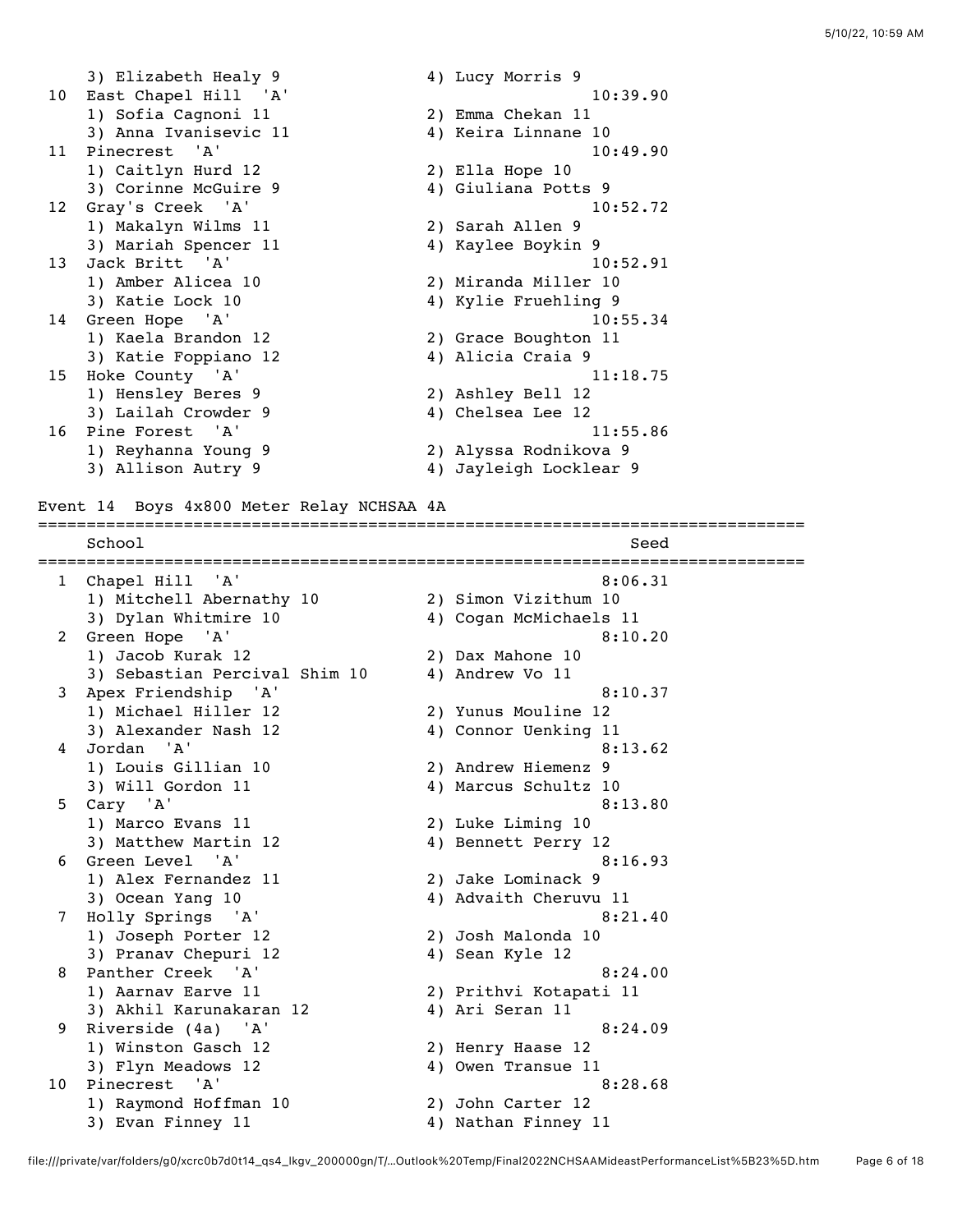| 11 | Apex 'A'                 | 8:29.20                |
|----|--------------------------|------------------------|
|    | 1) Drew Mobley 12        | 2) Carter Boxell 11    |
|    | 3) Maxton Bohm 10        | 4) Charles Vickery 10  |
|    | 12 Middle Creek 'A'      | 8:37.13                |
|    | 1) Zuhair Abouelkheir 12 | 2) Noah Horn 9         |
|    | 3) Carlos Sanchez 12     | 4) Jace Wynn 9         |
|    | 13 Overhills 'A'         | 8:46.00                |
|    | 1) Noah Chevalier 11     | 2) Jasper Hunter 9     |
|    | 3) Stephen Barker 9      | 4) Tristan Smith 9     |
|    | 14 East Chapel Hill 'A'  | 8:55.70                |
|    | 1) Franklin Johnson 9    | 2) Sander Parrish 12   |
|    | 3) Isaiah Styron 10      | 4) Albert Turner 9     |
|    | 15 Hoke County 'A'       | 8:57.50                |
|    | 1) Isiah Fitzptrick 9    | 2) Shawn Garrett 12    |
|    | 3) Logan Lupo 10         | 4) Nakel Jacobs 10     |
| 16 | Gray's Creek 'A'         | 8:57.91                |
|    | 1) Tucker Davis 10       | 2) Gerald Mason 11     |
|    | 3) Trevor Greenier 9     | 4) Camonte Williams 12 |

# Event 15 Girls 100 Meter Hurdles NCHSAA 4A Prelims

|             | Name            | Year School     | Seed  |
|-------------|-----------------|-----------------|-------|
| $\mathbf 1$ | Jayda Lewis     | 9 Panther Cree  | 14.34 |
| 2           | Alexa Nestor    | 11 Green Level  | 14.38 |
| 3           | Katelynn Smith  | 11 Hillside     | 14.45 |
| 4           | Zaneta Hudson   | 10 Riverside (4 | 14.64 |
| 5           | Lena Richardson | 11 Panther Cree | 14.94 |
| 6           | Diamond Spencer | 12 Panther Cree | 15.41 |
| 7           | Imari Deloatch  | 12 Hillside     | 16.14 |
| 8           | Eve Alexander   | 12 Chapel Hill  | 16.24 |
| 9           | Alexis Sumpter  | 12 Hillside     | 16.35 |
| 10          | Chozen Norton   | 10 Pinecrest    | 16.91 |
| 11          | Ejule McBride   | 10 Apex         | 16.94 |
| 12          | Ashley Goode    | 12 Green Level  | 17.09 |
| 13          | Carly Tremaine  | 10 East Chapel  | 17.27 |
| 14          | Haley Evenson   | 9 Apex Friends  | 17.29 |
| 15          | Alise Turner    | 9 Green Hope    | 17.53 |
| 16          | Abby Carver     | 10 Southern Ala | 17.95 |
|             |                 |                 |       |

# Event 16 Boys 110 Meter Hurdles NCHSAA 4A Prelims

|    | Name              | Year School     | Seed  |
|----|-------------------|-----------------|-------|
| 1  | Matthew Smith     | 10 Hillside     | 14.74 |
| 2  | Jadrien Bumidang  | 12 Riverside (4 | 14.86 |
| 3  | Desmond Smith     | 10 Hillside     | 14.98 |
| 4  | Nahjiir Seagraves | 11 Pinecrest    | 15.06 |
| 5  | James Coleman     | 10 Chapel Hill  | 15.64 |
| 6  | Alex Kennedy      | 12 Apex Friends | 15.70 |
| 7  | Jack McGrath      | 10 Panther Cree | 15.77 |
| 8  | Jerry Atunku      | 11 Cary         | 15.91 |
| 9  | Isaiah Deloatch   | 9 Hillside      | 15.99 |
| 10 | Tom Thomas III    | 12 Richmond Sen | 16.34 |
| 11 | Jameson Hill      | 12 Middle Creek | 16.37 |
| 12 | Toby Alain        | 10 Panther Cree | 16.54 |
| 13 | Jeremiah Oluka    | 11 Green Level  | 16.68 |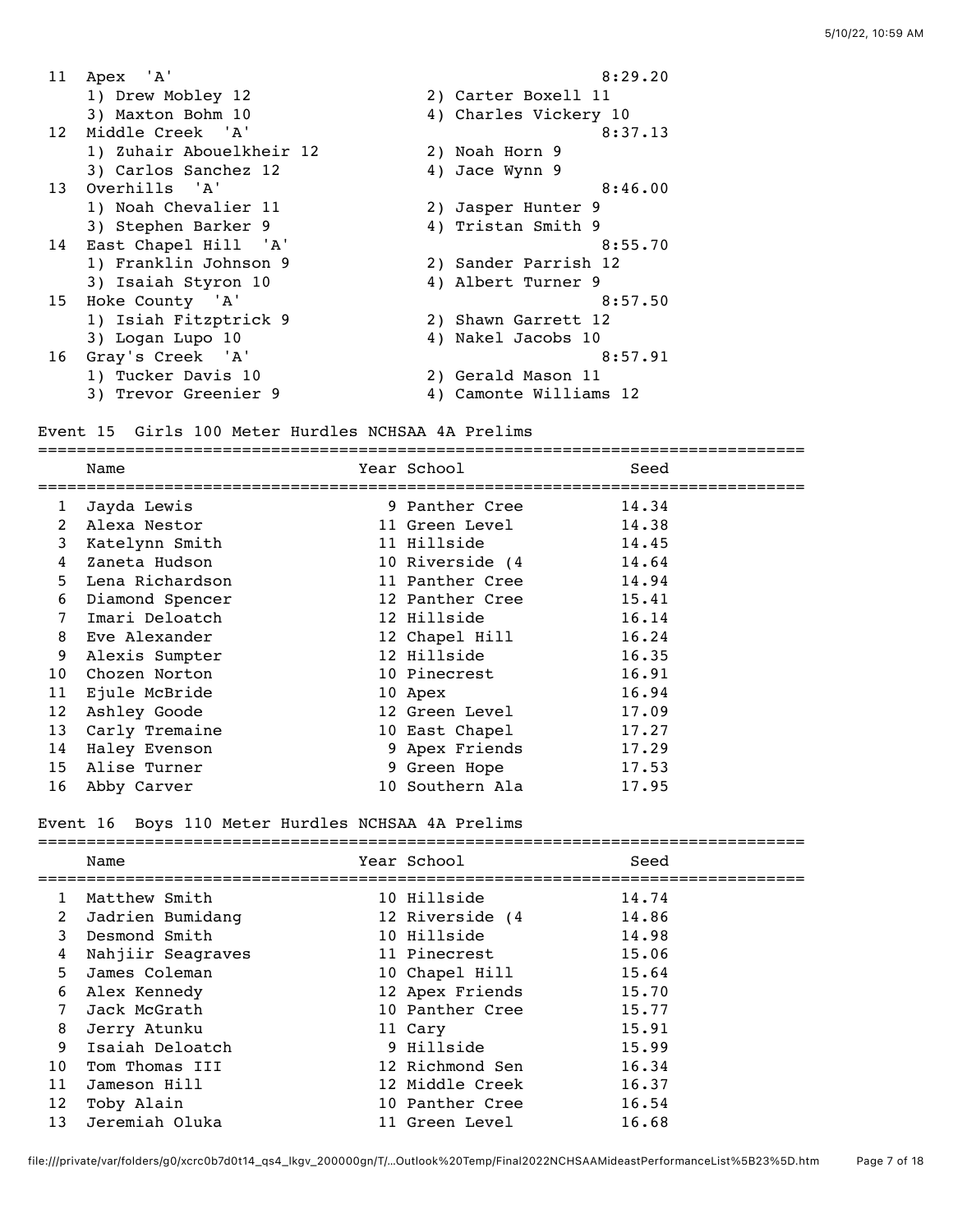| 14 Demeatrice McCalla | 12 Overhills    | 16.81 |
|-----------------------|-----------------|-------|
| 15  Nirvan Jaffari    | 11 Panther Cree | 16.84 |
| 16 Ja'Von Morrisey    | 10 Hoke County  | 16.88 |

#### Event 17 Girls 100 Meter Dash NCHSAA 4A Prelims

|                | Name              | Year School     | Seed  |
|----------------|-------------------|-----------------|-------|
| $\mathbf{1}$   | JaMeesia Ford     | 11 Jack Britt   | 11.56 |
| $\overline{2}$ | Maha'La Evans     | 12 Southern Ala | 12.03 |
| 3              | Ja'niya Williams  | 11 Gray's Creek | 12.11 |
| 4              | Zyon Alston       | 9 Hillside      | 12.20 |
| 5              | Kindal Smith      | 9 Gray's Creek  | 12.21 |
| 6              | Laveyah Hill      | 12 Green Level  | 12.24 |
| 7              | Kelly MacBride    | 9 Panther Cree  | 12.34 |
| 8              | Andrea Ellerbe    | 11 Richmond Sen | 12.34 |
| 9              | leilani Rankin    | 9 Pine Forest   | 12.43 |
| 10             | Lillymae Ellerbee | 11 Purnell Swet | 12.44 |
| 11             | Diamond Spencer   | 12 Panther Cree | 12.44 |
| 12             | Alajah Rogers     | 10 Hillside     | 12.50 |
| 13             | Timira Hoqqard    | 10 Northern Dur | 12.53 |
| 14             | Jasmyne Younger   | 10 Overhills    | 12.56 |
| 15             | Maya Southerland  | 9 Hillside      | 12.60 |
| 16             | Zaria Washington  | 10 Pine Forest  | 12.62 |
|                |                   |                 |       |

#### Event 18 Boys 100 Meter Dash NCHSAA 4A Prelims

|    | Name                  | Year School     | Seed  |
|----|-----------------------|-----------------|-------|
| 1  | Andre Whitaker-Myart  | 12 Northern Dur | 10.46 |
| 2  | Jacoby Pevia          | 10 Lumberton Se | 10.70 |
| 3  | William Tackie        | 11 Hillside     | 10.74 |
| 4  | Jaylen Mcdonald       | 12 Richmond Sen | 10.74 |
| 5  | Cason Douglas         | 12 Richmond Sen | 10.74 |
| 6  | Briannardo Johnson    | 11 Hillside     | 10.78 |
| 7  | Antigone McCollum     | 11 Lumberton Se | 10.80 |
| 8  | Keith Underwood       | 12 Lumberton Se | 10.84 |
| 9  | Jamari Dortch-Johnson | 12 Hoke County  | 10.86 |
| 10 | Tahir Henry           | 11 Hillside     | 10.87 |
| 11 | Jared Harrell         | 12 Panther Cree | 10.87 |
| 12 | Cayden Forbes         | 11 Chapel Hill  | 10.90 |
| 13 | Nahjiir Seagraves     | 11 Pinecrest    | 10.91 |
| 14 | Jaden Bryant          | 12 Overhills    | 10.97 |
| 15 | Taye Spencer          | 11 Richmond Sen | 11.03 |
|    |                       |                 |       |

## Event 19 Girls 4x200 Meter Relay NCHSAA 4A

|               | School                   | Seed                  |
|---------------|--------------------------|-----------------------|
|               | Hillside 'A'             | 1:42.83               |
|               | 1) Alajah Rogers 10      | 2) Noni Wise 9        |
|               | 3) Katelynn Smith 11     | 4) Maya Southerland 9 |
| $\mathcal{L}$ | Northern Durham 'A'      | 1:44.27               |
|               | 1) Elyssia Fisher 12     | 2) Gabrielle Smith 9  |
|               | 3) Catherine Kiplagat 12 | 4) Timira Hoggard 10  |
| 3             | Green Level 'A'          | 1:44.38               |
|               | 1) Alana Daily 10        | 2) Ashley Goode 12    |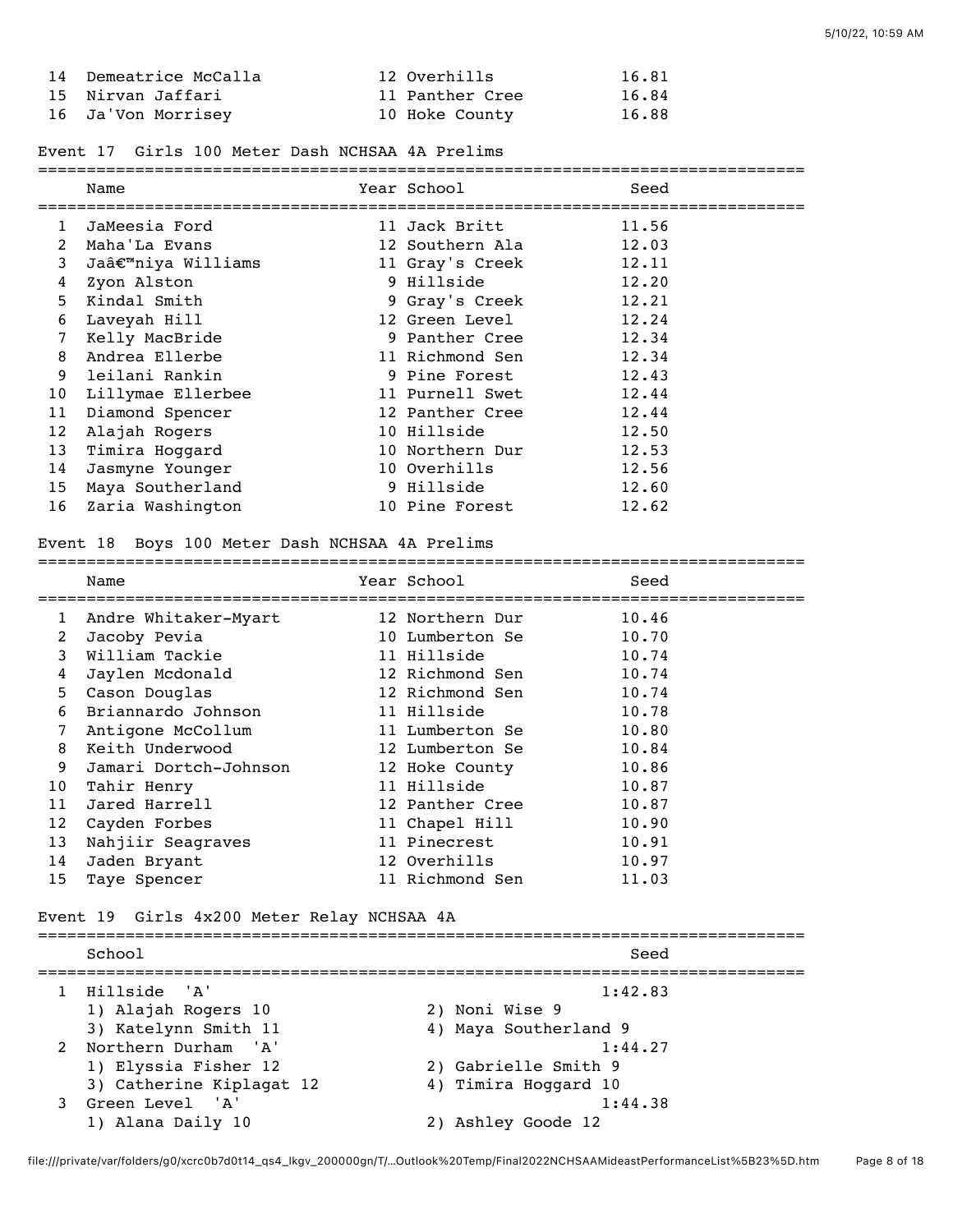3) Caroline Shannon 12 4) Kayleen Ahlquist 12 4 Richmond Senior 'A' 1:46.00 1) Andrea Ellerbe 11 2) Isis Covington 11 3) Jamaya Fuller 9 4) Akeya Harrison 11 5 Jack Britt 'A' 1:46.47 1) Kierra Arnold 10 2) Michaylah Simms 12 3) Joella Smith 10 <a>4) Kalyn Barker 11 6 Panther Creek 'A' 1:46.69 1) Sydney Carpenter 11 2) Avelina Doucette 9 3) Elisha Aull 12 4) Kirstin Smalls 10 7 Gray's Creek 'A' 1:46.80 1) Jaâ€™niya Williams 11 2) Katelyn Whitfield 11 3) Kindal Smith 9 1988 (2011) 4 & Shawn Jones 9 8 Apex 'A' 1:47.25 1) Madelyn Flower 10 2) Analiza Whittlesey 10 1) Madelyn Flower 10 (2) Analiza Whittlesey 10<br>3) Brooke Mays 10 (4) Morgan Mays 10 9 Apex Friendship 'A' 1:47.77<br>1) Alexandra Dawson 9 2) Nia Kane 11 1) Alexandra Dawson 9 3) Victoria Kappel 9 4) Isabella Logan 11 10 East Chapel Hill 'A' 1:48.72 1) Emma Benzinger 12 2) Lenore Bronson 11 3) Victoria Gee 9 12 12 12 13 13 13 13 13 13 13 14 13 14 14 15 16 17 18 18 19 19 1 11 Holly Springs 'A' 1:48.80 1) Sofia Ulanday 12 2) Kendall Fahs 9 3) Sydney Petersen 10 4) Peri Lizardo-Leeds 12 12 Cary 'A' 1:48.93 1) Francisca Antuku 9 2) Janelle Caldeira 9 3) Alexa Gillespie 11 4) Jayden Henderson 10 13 Riverside (4a) 'A' 1:49.37 1) Rafaela Drake 10 2) Diona Wilson 12 3) Kiki Void 9 4) Christina Gooding 12 14 Hoke County 'A' 1:50.40 1) Breuna McKnight 9 2) Amara Morrisey 11 3) Brianna Redmon 10 4) Ulani Robinson Vernon 10 15 Chapel Hill 'A' 1:51.11 1) Kate Hinson-Hume 9 2) Addison Gilner 10 3) Lyla Berman 9 4) Uma Kirk 10 16 Green Hope 'A' 1:51.22 1) Sarah Carss 12 2) Lilah Dailey 10 3) Corinne Isaacs 9 1920 11 4) Hope Troiano 12

#### Event 20 Boys 4x200 Meter Relay NCHSAA 4A

=============================================================================== School Seed =============================================================================== 1 Hillside 'A' 1:27.52 1) Desmond Smith 10 2) Briannardo Johnson 11 3) William Tackie 11 4) Ha'Mir Hampton 12 2 Pinecrest 'A' 1:27.74 1) Jadin Baptist 10 2) John Carlson 11 3) Jonathan Oxendine 10  $\hskip1cm \hskip1cm 4$ ) Jayden Kounkel 9 3 Panther Creek 'A' 1:29.63 1) Chris Brightman 12 2) Jared Harrell 12 3) Ethan Clinkscales 12 4) Jaiden Lassiter 12 4 Jordan 'A' 1:29.77 1) Jordan Reece 12 2) Jordan Polk 11 3) Jayden Harrison 11  $\hskip10mm 4$ ) Jaden Reece 11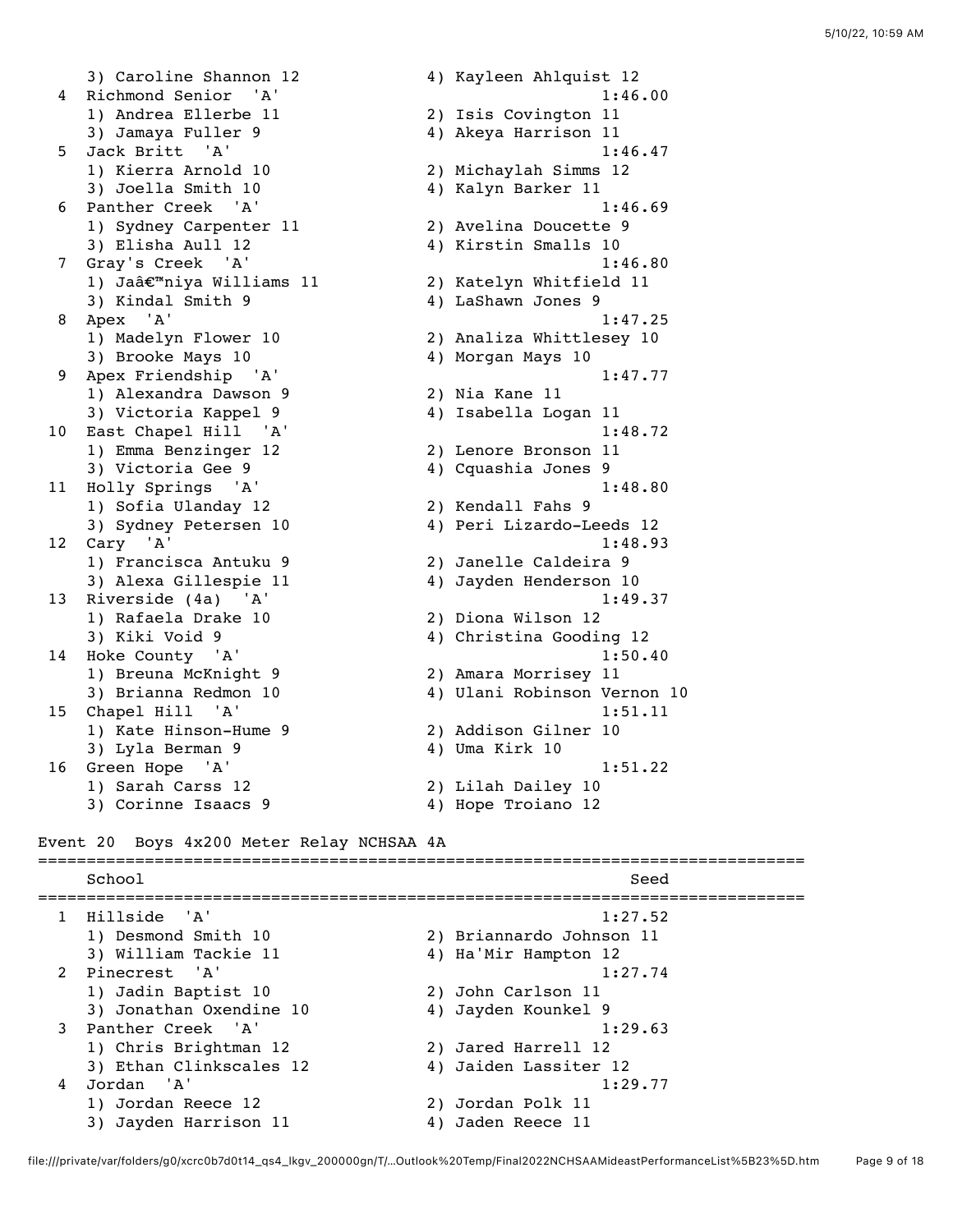5 Hoke County 'A' 1:29.81 1) DeQuavious Mosley 10 2) Orza Salone 9 3) Jaden Stewart 10 4) Jamari Dortch-Johnson 12 6 Northern Durham 'A' 1:30.18 1) Anthony Holden 12 2) Jaeden Sanders 12 3) Deshawn Wilkerson 11 4) Andre Whitaker-Myart 12 7 Apex Friendship 'A' 1:30.81 1) Jonathan Barta 11 2) Joseph Allen 11 3) Tayshawn Ingle 10 4) Gabriel Jones 12 8 Jack Britt 'A' 1:31.00 9 Richmond Senior 'A' 1:31.08 1) Cason Douglas 12 2) Kelay Lindsey 12 3) Jaylen Mcdonald 12 4) Javares Stanback 12 10 Cary 'A' 1:32.21 1) Chris Eluhu 12 2) Donovan Ladson 9 3) Tyrik Bryant 12 4) Joaquin Ebert 11 11 Gray's Creek 'A' 1:32.51<br>1) Levi Hollingsworth 10 2) Javon Webb 10 1) Levi Hollingsworth 10<br>2) John Ward 11 3) John Ward 11 4) Xzavier Thaggard 12 12 Lumberton Senior 'A' 1:32.52 1) Jacoby Pevia 10 2) Antigone McCollum 11 3) James Bristow 10 4) Keith Underwood 12 13 Chapel Hill 'A' 1:32.60<br>1) Cameron Disser 11 2) Julian Paul 10 1) Cameron Disser 11 3) Allen Tian 11 4) Nigel Lawrence 11 14 Pine Forest 'A' 1:32.85 15 East Chapel Hill 'A' 1:32.97 1) Yazan Alibrahim 11 2) Dylan Aubrey 11 3) Conor Caffrey 12 4) Donald Freeman 10 16 Middle Creek 'A' 1:33.17 1) Michael Beatty 10 2) Johnathan Bowens 10 3) Andrew Katafiasz 9  $\hskip1cm \hskip1cm 4$ ) Andrew Norris 12

### Event 21 Girls 1600 Meter Run NCHSAA 4A

|                 | Name             | Year School             | Seed    |
|-----------------|------------------|-------------------------|---------|
| 1               | Amelia Maughan   | 12 Chapel Hill 4:58.37  |         |
| 2               | Sarah Mitchell   | 12 Apex                 | 4:58.59 |
| 3               | Abby Weber       | 12 Chapel Hill 5:06.80  |         |
| 4               | Margaret Sept    | 11 East Chapel 5:12.21  |         |
| 5               | Anna Ivanisevic  | 11 East Chapel 5:12.77  |         |
| 6               | Lily Rogers      | 11 Middle Creek 5:15.68 |         |
| $\overline{7}$  | Eliza Greengrass | 10 Green Level 5:19.50  |         |
| 8               | Julia Connor     | 12 Panther Cree 5:22.03 |         |
| 9               | Ishi Varshney    | 10 Panther Cree 5:22.92 |         |
| 10 <sup>°</sup> | Ellison Deskins  | 11 Riverside (4 5:25.21 |         |
| 11              | Becca Hinds      | 12 Apex Friends 5:26.10 |         |
| 12              | Riley Petersen   | 11 Apex Friends 5:28.02 |         |
| 13              | Caroline Cornell | 10 Green Level 5:28.10  |         |
| 14              | Lucy Morris      | 9 Riverside (4          | 5:28.21 |
| 15              | Hannah Graham    | 12 Southern Ala 5:29.00 |         |
| 16              | Savannah Krupica | 10 Holly Spring         | 5:29.25 |
| 17              | Ellis Vaughan    | 9 Holly Spring          | 5:29.30 |
| 18              | Camryn Quinn     | 9 Panther Cree 5:30.00  |         |
| 19              | Anika Raburn     | 10 Riverside (4 5:31.62 |         |
| 20              | Alicia Craia     | 9 Green Hope            | 5:31.70 |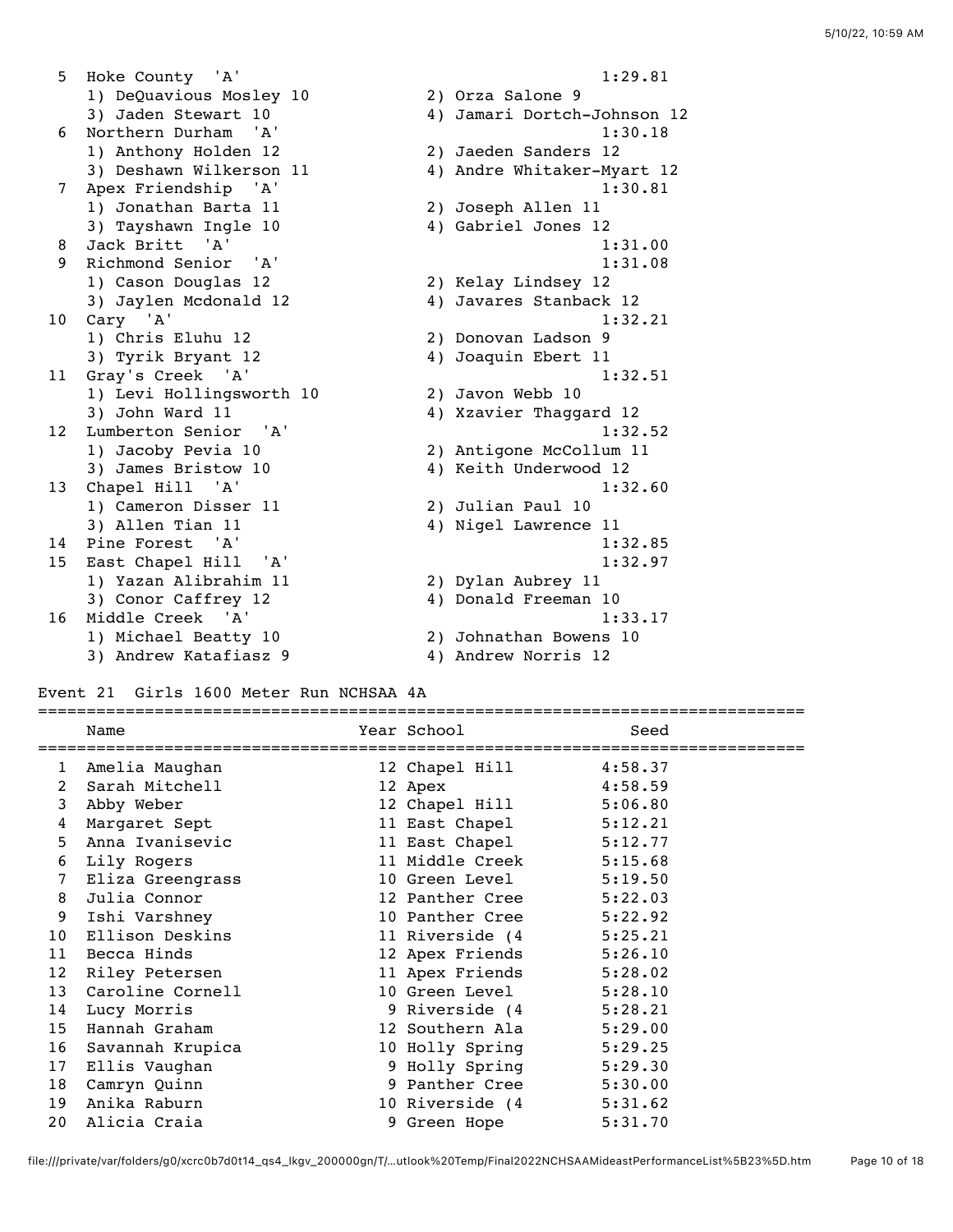| 21 Katie Foppiano  | 12 Green Hope  | 5:31.90 |
|--------------------|----------------|---------|
| 22 Emma Elkan      | 10 Cary        | 5:33.33 |
| 23 Lauren Wimberly | 11 Pinecrest   | 5:33.89 |
| 24 Marin Lissy     | 11 East Chapel | 5:34.31 |
| 25 Kaylee Boykin   | 9 Gray's Creek | 5:34.47 |

Event 22 Boys 1600 Meter Run NCHSAA 4A

|                 | Name            | Year School             | Seed    |  |
|-----------------|-----------------|-------------------------|---------|--|
| $\mathbf{1}$    | Finn McKee      | 12 Apex Friends 4:18.96 |         |  |
| 2               | Marco Evans     | 11 Cary                 | 4:19.62 |  |
| 3               | Alex Fernandez  | 11 Green Level          | 4:20.89 |  |
| 4               | Jacob Kurak     | 12 Green Hope 4:21.36   |         |  |
| 5               | Luke Liming     | 10 Cary                 | 4:21.95 |  |
| 6               | Griffin Wald    | 11 Middle Creek         | 4:23.64 |  |
| 7               | Luke Young      | 11 Green Hope           | 4:24.69 |  |
| 8               | Matthew Martin  | 12 Cary                 | 4:24.82 |  |
| 9               | Ian Rouse       | 11 Jordan               | 4:26.14 |  |
| 10 <sup>°</sup> | Zack Gilbertson | 11 Pinecrest            | 4:26.94 |  |
| 11              | Sander Parrish  | 12 East Chapel          | 4:28.08 |  |
| 12              | Jakob Maiwald   | 12 Chapel Hill          | 4:29.76 |  |
| 13              | Adrian Archer   | 12 Pinecrest            | 4:30.82 |  |
| 14              | Dax Mahone      | 10 Green Hope           | 4:32.83 |  |
| 15              | Manny Winkley   | 11 Pinecrest            | 4:33.09 |  |
| 16              | Albert Turner   | 9 East Chapel           | 4:34.48 |  |

Event 23 Girls 4x100 Meter Relay NCHSAA 4A =============================================================================== School Seed =============================================================================== 1 Hillside 'A' 48.74 1) Zyon Alston 9 2) Noni Wise 9 3) Alexis Sumpter 12 4) Alajah Rogers 10 2 Panther Creek 'A' 48.81 1) Ky Nelms 10 2) Kelly MacBride 9 3) Jayda Lewis 9 4) Diamond Spencer 12 3 Richmond Senior 'A' 49.33 1) Cnedra Hinson 11 2) Akeya Harrison 11 3) Andrea Ellerbe 11 4) Isis Covington 11 4 Green Level 'A' 49.74 1) Kayleen Ahlquist 12 2) Alana Daily 10 3) Ashley Goode 12 4) Caroline Shannon 12 5 Northern Durham 'A' 50.36 1) Bailey Tart 11 2) Malon Weaver 12 3) Lamishia Bullock 12 4) Timira Hoggard 10 6 Gray's Creek 'A' 50.61 1) Jaâ€™niya Williams 11 2) Katelyn Whitfield 11 3) LaShawn Jones 9 4) Kindal Smith 9 7 Pine Forest 'A' 50.73 1) leilani Rankin 9 2) Zaria Washington 10 3) Madison McDaniel 10 4) Ayana Rodgers 12 8 Apex 'A' 50.74 1) Brooke Mays 10 2) Analiza Whittlesey 10

3) Piper Collum 10 4) Morgan Mays 10 9 Riverside (4a) 'A' 50.94 10 Jack Britt 'A' 51.12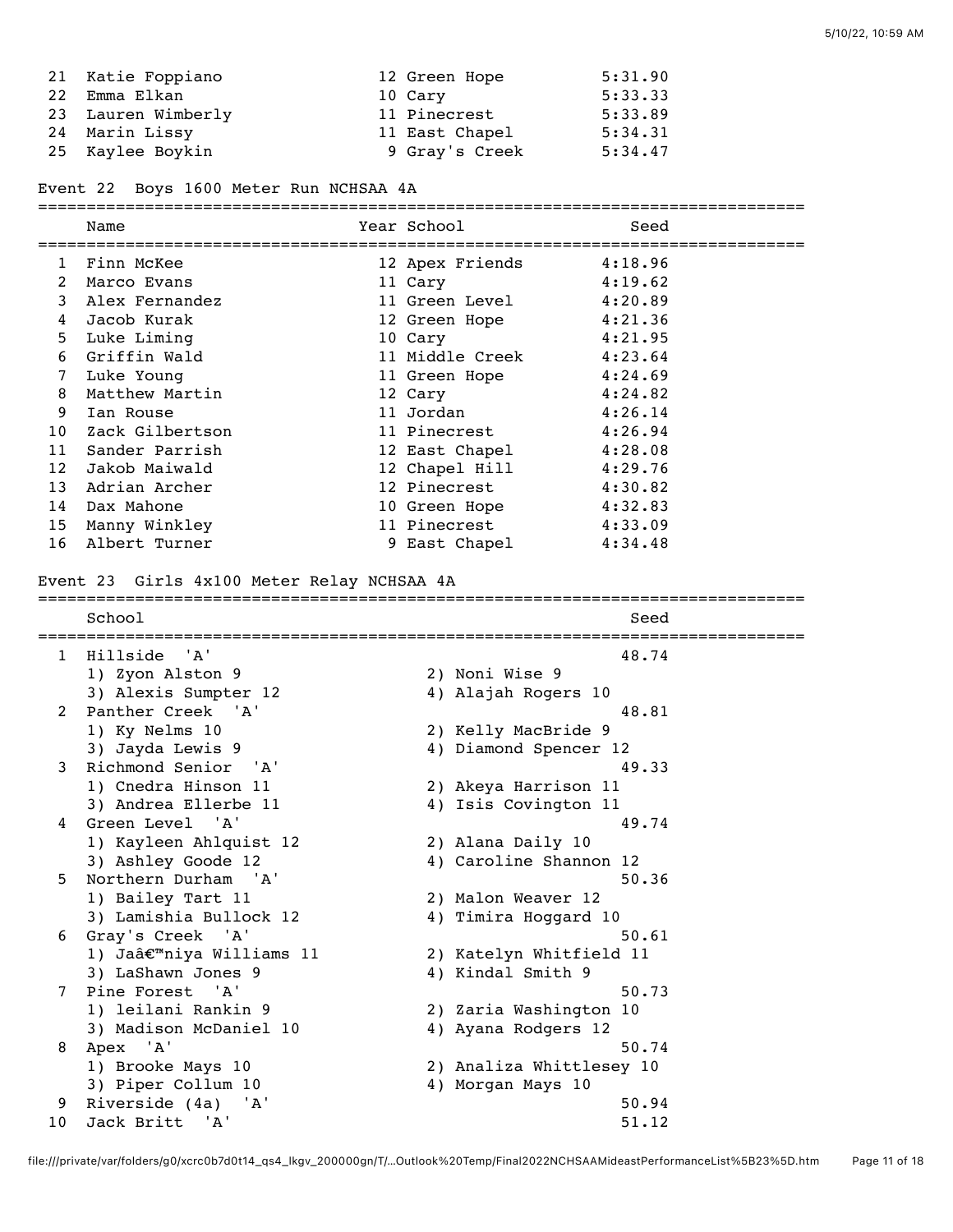1) Kierra Arnold 10 2) Samariah Legette 9 3) Joella Smith 10 4) Kalyn Barker 11 11 Southern Alamance 'A' 51.22 1) Madisyn Taylor 11 2) Maeghan Wallace 12 3) Abby Carver 10 4) Maha'La Evans 12 12 East Chapel Hill 'A' 51.26 1) Emma Benzinger 12 2) Lenore Bronson 11 3) Victoria Gee 9 12 12 12 13 13 13 13 13 13 13 14 13 14 14 15 16 17 18 18 19 19 1 13 Pinecrest 'A' 51.32 1) Sheryll Harris 11 2) Reagan Scepurek 11 3) Deja Wells 10 4) Aubrey Welling 10 14 Green Hope 'A' 51.60 1) Sarah Carss 12 2) Lilah Dailey 10 3) Corinne Isaacs 9 1920 11 4) Hope Troiano 12 15 Holly Springs 'A' 51.97 1) Caroline Davison 10 2) Sydney Petersen 10 3) Peri Lizardo-Leeds 12 4) Sofia Ulanday 12 16 Apex Friendship 'A' 52.00 1) Alexandra Dawson 9 2) Madison Goodwin 10 3) Isabella Logan 11 4) Victoria Kappel 9

Event 24 Boys 4x100 Meter Relay NCHSAA 4A

=============================================================================== School Seed =============================================================================== 1 Hillside 'A' 42.00 1) Tahir Henry 11 2) Briannardo Johnson 11 3) William Tackie 11 1 4) Matthew Smith 10 2 Pinecrest 'A' 42.12 1) Jadin Baptist 10 2) John Carlson 11 3) Jonathan Oxendine 10  $\hskip1cm \hskip1cm 4$ ) Jayden Kounkel 9 3 Richmond Senior 'A' 42.30<br>1) Jaylen Mcdonald 12 42.30<br>2) Kelay Lindsey 12 1) Jaylen Mcdonald 12 2) Kelay Lindsey 12 3) Taye Spencer 11 1 4) Cason Douglas 12 4 Hoke County 'A' 43.27<br>
1) Jaden Stewart 10 2) Orza Salone 9 1) Jaden Stewart 10 2) Orza Salone 9 3) DeQuavious Mosley 10 4) Jamari Dortch-Johnson 12 5 Northern Durham 'A' 43.56 1) Anthony Holden 12 2) Jaeden Sanders 12 3) Deshawn Wilkerson 11 4) Andre Whitaker-Myart 12 6 Southern Alamance 'A' 43.77 1) Dominik Alston 12 2) Jordan Moore 10 3) Myles Darroch 10  $\hskip1cm$  4) Navaeh Gattis 12 7 Panther Creek 'A' 43.82 1) Jared Harrell 12 2) Chris Brightman 12 3) Ethan Clinkscales 12 4) Jaiden Lassiter 12 3) Ethan Clinkscales 12 (2012) (2013) 4 Stephen Clinkscales 12 (31.85 Apr 2015)<br>43.85 A 43.85 1) Cayden Forbes 11 2) Omar Owens 12 3) Ameer Burgman 10 4) James Coleman 10 9 Apex 'A' 44.02 1) Javion Watson 12 2) Nikolas Lewis 12 3) Cameron Artis 10 (4) Caleb Willis 10 10 Lumberton Senior 'A' 44.02 1) Jacoby Pevia 10 2) Antigone McCollum 11 3) Chris McCallum 10 4) Keith Underwood 12 11 Pine Forest 'A' 44.05 12 Gray's Creek 'A' 44.25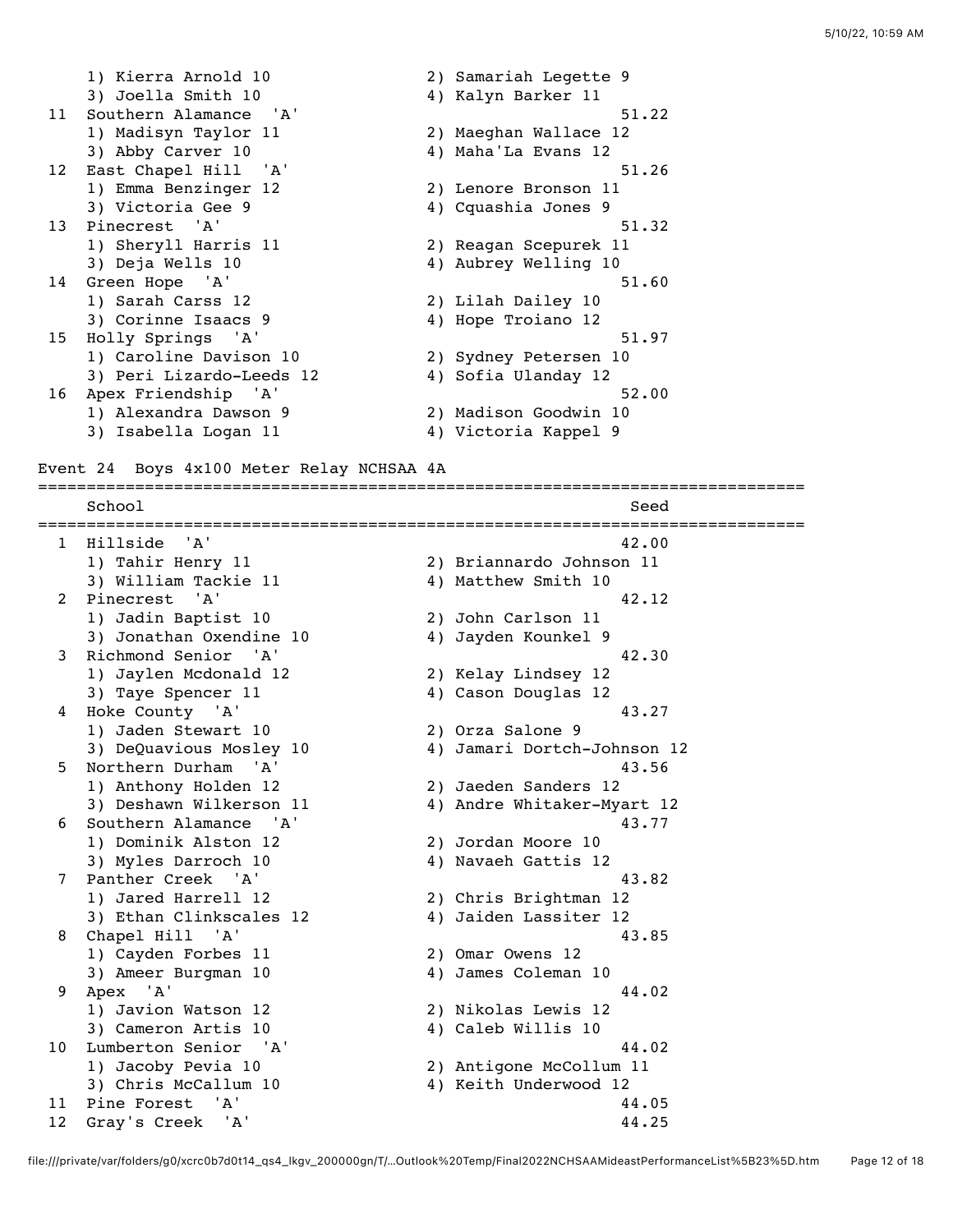|    | 1) Levi Hollingsworth 10 |    | 2) Javon Webb 10       |
|----|--------------------------|----|------------------------|
|    | 3) Richard Williams 12   |    | 4) Xzavier Thaggard 12 |
|    | 13 Middle Creek 'A'      |    | 44.33                  |
|    | 1) Michael Beatty 10     |    | 2) Johnathan Bowens 10 |
|    | 3) Ethan Deloach 10      |    | 4) Christian Duhon 10  |
|    | 14 Green Level 'A'       |    | 44.54                  |
|    | 1) Javier Insula 11      |    | 2) Matt Pickover 11    |
|    | 3) Jalen White 11        |    | 4) Ye Liu 11           |
|    | 15 East Chapel Hill 'A'  |    | 44.66                  |
|    | 1) Yazan Alibrahim 11    |    | 2) Dylan Aubrey 11     |
|    | 3) Conor Caffrey 12      |    | 4) Kiserian Noel 12    |
| 16 | Cary 'A'                 |    | 44.74                  |
|    | 1) Josh Brewington 9     |    | 2) Tyrik Bryant 12     |
|    | 3) Chris Eluhu 12        | 4) | Noah Exum 12           |

#### Event 25 Girls 400 Meter Dash NCHSAA 4A

# ===============================================================================

|    | Name             | Year School     | Seed    |
|----|------------------|-----------------|---------|
| 1  | JaMeesia Ford    | 11 Jack Britt   | 54.55   |
| 2  | Madelyn Flower   | 10 Apex         | 57.24   |
| 3  | Laveyah Hill     | 12 Green Level  | 58.69   |
| 4  | Elyssia Fisher   | 12 Northern Dur | 58.79   |
| 5  | Ava Rodriguez    | 10 Apex Friends | 58.81   |
| 6  | Noni Wise        | 9 Hillside      | 59.29   |
| 7  | Payton Allred    | 12 Holly Spring | 59.94   |
| 8  | leilani Rankin   | 9 Pine Forest   | 1:00.21 |
| 9  | Ashley Bell      | 12 Hoke County  | 1:00.44 |
| 10 | Kate Hinson-Hume | 9 Chapel Hill   | 1:00.80 |
| 11 | Yilin Wang       | 11 East Chapel  | 1:00.87 |
| 12 | Mya McNeil       | 9 Overhills     | 1:01.14 |
| 13 | Victoria Kappel  | 9 Apex Friends  | 1:01.37 |
| 14 | August Freeman   | 10 Hillside     | 1:01.39 |
| 15 | Kayla Nobles     | 10 Northern Dur | 1:01.47 |
| 16 | Kindal Smith     | 9 Gray's Creek  | 1:01.87 |

## Event 26 Boys 400 Meter Dash NCHSAA 4A

|                 | Name             | Year School     | Seed  |
|-----------------|------------------|-----------------|-------|
| 1               | Shawn Walls      | 12 Hillside     | 48.31 |
| 2               | Ha'Mir Hampton   | 12 Hillside     | 48.61 |
| 3               | Jordan Reece     | 12 Jordan       | 48.68 |
| 4               | Xavier McOueen   | 10 Riverside (4 | 49.01 |
| 5               | Jordan Polk      | 11 Jordan       | 49.11 |
| 6               | Anthony Holden   | 12 Northern Dur | 49.81 |
| 7               | Rodric Felton    | 12 Overhills    | 50.64 |
| 8               | Orza Salone      | 9 Hoke County   | 51.25 |
| 9               | Allen Tian       | 11 Chapel Hill  | 51.58 |
| 10 <sup>°</sup> | Owen Stout       | 11 East Chapel  | 52.09 |
| 11              | Nigel Lawrence   | 11 Chapel Hill  | 52.16 |
| 12              | Joaquin Ebert    | 11 Cary         | 52.21 |
| 13              | David Mack       | 11 Riverside (4 | 52.34 |
| 14              | Miciah Stallings | 9 Gray's Creek  | 52.34 |
| 15              | Emmanuel Ellis   | 10 Hillside     | 52.71 |
| 16              | Andrew Vo        | 11 Green Hope   | 52.83 |
|                 |                  |                 |       |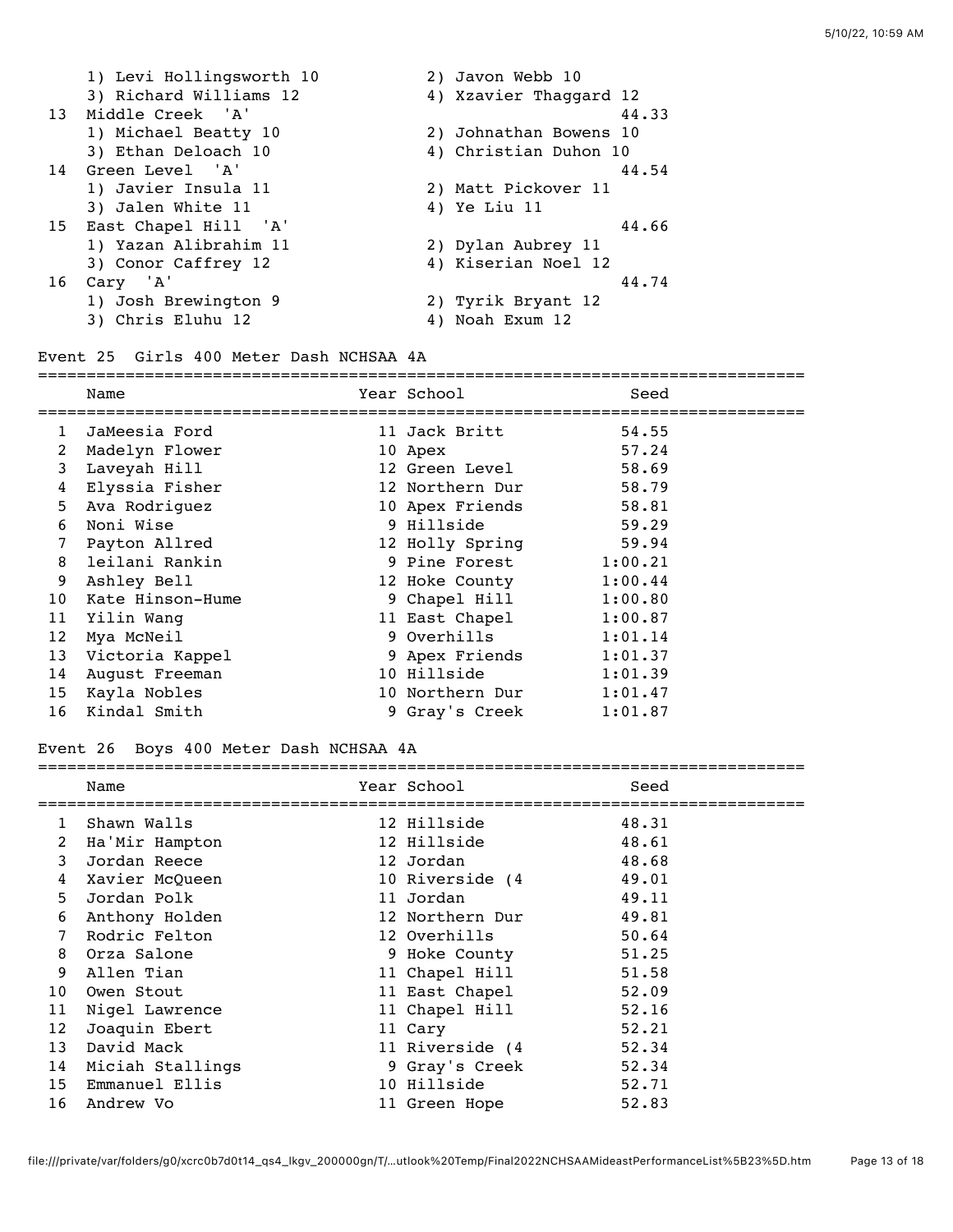## Event 27 Girls 300 Meter Hurdles NCHSAA 4A

|    | Name              | Year School     | Seed  |
|----|-------------------|-----------------|-------|
| ı  | Katelynn Smith    | 11 Hillside     | 45.30 |
| 2  | Alexa Nestor      | 11 Green Level  | 45.37 |
| 3  | Nia Kane          | 11 Apex Friends | 46.61 |
| 4  | Jayda Lewis       | 9 Panther Cree  | 46.93 |
| 5  | Imari Deloatch    | 12 Hillside     | 47.98 |
| 6  | Kayleen Ahlquist  | 12 Green Level  | 48.18 |
| 7  | Zora Jones-Lewis  | 10 East Chapel  | 48.63 |
| 8  | Zaria Washington  | 10 Pine Forest  | 48.84 |
| 9  | Alexis Sumpter    | 12 Hillside     | 48.85 |
| 10 | Carly Tremaine    | 10 East Chapel  | 48.91 |
| 11 | Addie Fornes      | 10 Apex         | 49.73 |
| 12 | Ashley Goode      | 12 Green Level  | 49.91 |
| 13 | Addison Collins   | 9 Apex          | 50.24 |
| 14 | Haley Evenson     | 9 Apex Friends  | 50.37 |
| 15 | Avelina Doucette  | 9 Panther Cree  | 50.43 |
| 16 | Amelia Stephenson | 12 Chapel Hill  | 50.44 |

## Event 28 Boys 300 Meter Hurdles NCHSAA 4A

|                   | Name<br>================================ | Year School                                                 | Seed  |
|-------------------|------------------------------------------|-------------------------------------------------------------|-------|
|                   | James Coleman                            | ================================<br>10 Chapel Hill<br>39.44 |       |
| 2                 | Jaden Reece                              | 11 Jordan                                                   | 39.52 |
| 3                 | Desmond Smith                            | 10 Hillside                                                 | 39.57 |
| 4                 | Jonathan Barta                           | 11 Apex Friends                                             | 40.29 |
| 5                 | Jadrien Bumidang                         | 12 Riverside (4                                             | 40.57 |
| 6                 | Jack McGrath                             | 10 Panther Cree                                             | 40.97 |
| 7                 | Toby Alain                               | 10 Panther Cree                                             | 41.74 |
| 8                 | Kaelin Cadlett                           | 11 Hillside                                                 | 41.75 |
| 9                 | Isaiah Deloatch                          | 9 Hillside                                                  | 41.93 |
| 10 <sup>°</sup>   | Zuhair Abouelkheir                       | 12 Middle Creek                                             | 41.94 |
| 11                | Jameson Hill                             | 12 Middle Creek                                             | 42.54 |
| $12 \overline{ }$ | Michael Sturdivant                       | 10 South View                                               | 42.55 |
| 13                | Meckah Mints                             | 12 Pine Forest                                              | 42.69 |
| 14                | Matthew Leach                            | 12 Hoke County                                              | 43.11 |
| 15                | Xavier Dowd                              | 12 Pinecrest                                                | 43.32 |
| 16                | Gregory Evenson                          | 11 East Chapel                                              | 43.41 |
|                   |                                          |                                                             |       |

## Event 29 Girls 800 Meter Run NCHSAA 4A

|                | Name               | Year School     | Seed    |
|----------------|--------------------|-----------------|---------|
|                | Amelia Maughan     | 12 Chapel Hill  | 2:14.44 |
| $\overline{2}$ | Sarah Mitchell     | 12 Apex         | 2:16.32 |
| 3              | Catherine Kiplagat | 12 Northern Dur | 2:16.38 |
| 4              | Julia Connor       | 12 Panther Cree | 2:21.88 |
| 5              | Ella Arnold        | 11 Apex         | 2:22.10 |
| 6              | Mara Pirone        | 12 Chapel Hill  | 2:22.13 |
|                | Emma Elkan         | 10 Cary         | 2:23.40 |
| 8              | Elizabeth Healy    | 9 Riverside (4  | 2:23.47 |
| 9              | Madelyn Merna      | 12 Middle Creek | 2:24.80 |
| 10             | Campbell Dille     | 12 Green Level  | 2:25.10 |
| 11             | Ishi Varshney      | 10 Panther Cree | 2:25.40 |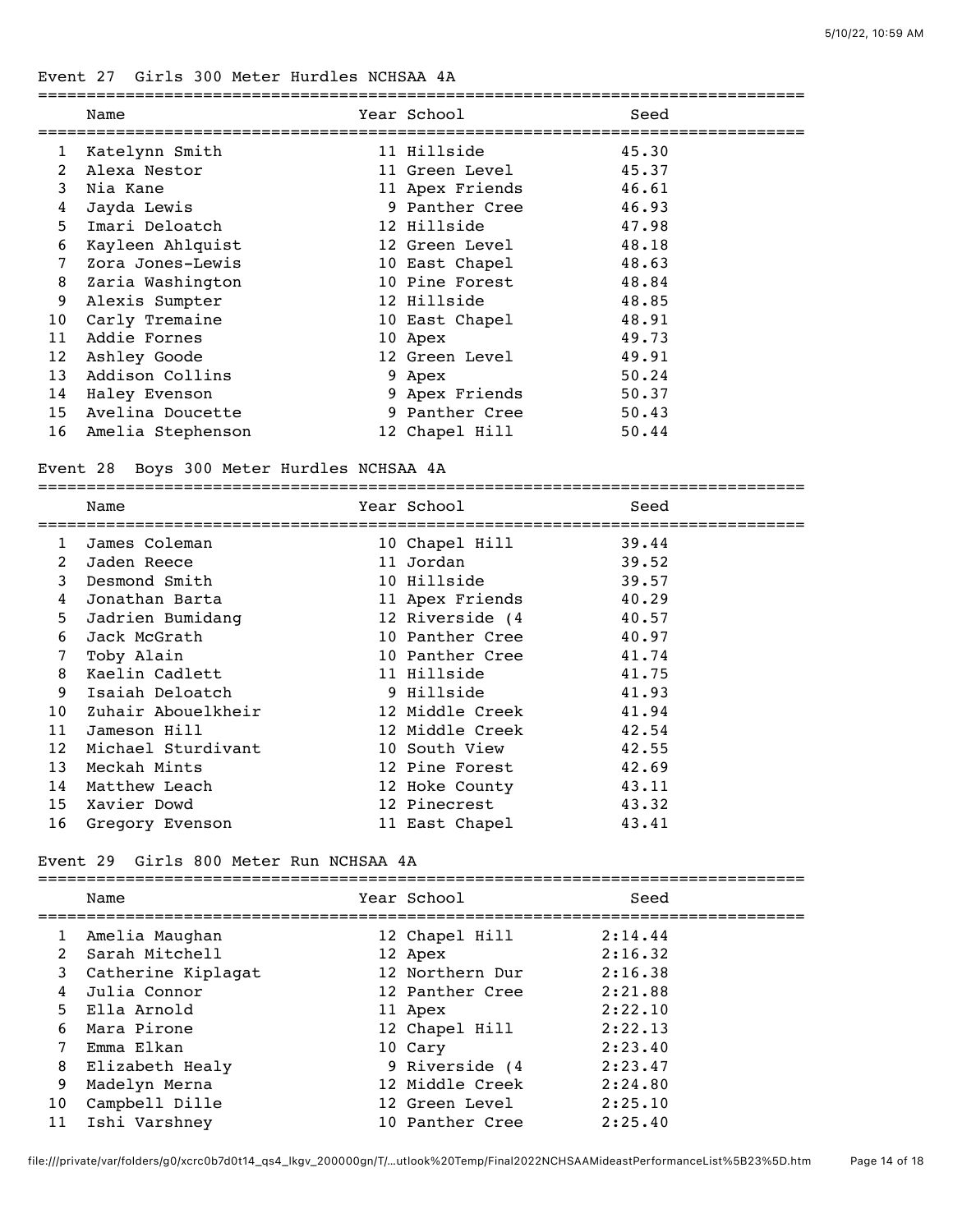| 12 Claire Peng   | 12 Chapel Hill  | 2:25.82 |
|------------------|-----------------|---------|
| 13 Ellis Vaughan | 9 Holly Spring  | 2:26.04 |
| 14 Lauren Artman | 9 Apex Friends  | 2:26.12 |
| 15 Hannah Graham | 12 Southern Ala | 2:26.42 |
| 16 Margaret Sept | 11 East Chapel  | 2:27.51 |

Event 30 Boys 800 Meter Run NCHSAA 4A

|                 | Name                    | Year School             | Seed    |
|-----------------|-------------------------|-------------------------|---------|
| 1               | Dylan Look              | 12 Chapel Hill          | 1:54.07 |
| 2               | Marco Evans             | 11 Cary                 | 1:57.40 |
| 3               | Griffin Wald            | 11 Middle Creek         | 1:57.62 |
| 4               | Sebastian Percival Shim | 10 Green Hope           | 1:57.98 |
| 5               | Alex Fernandez          | 11 Green Level          | 1:58.13 |
| 6               | Zack Gilbertson         | 11 Pinecrest            | 1:58.51 |
| 7               | Declan Harden           | 10 Chapel Hill          | 1:58.60 |
| 8               | Jacob Kurak             | 12 Green Hope           | 1:58.63 |
| 9               | Blake Leary             | 12 Jordan               | 1:59.06 |
| 10              | Ian Rouse               | 11 Jordan               | 1:59.10 |
| 11              | Dax Mahone              | 10 Green Hope           | 1:59.11 |
| 12              | Matthew Martin          | 12 Cary                 | 1:59.45 |
| 13              | Connor Uenking          | 11 Apex Friends         | 1:59.75 |
| 14              | Michael Hiller          | 12 Apex Friends 1:59.82 |         |
| 15 <sub>1</sub> | Winston Gasch           | 12 Riverside (4 2:00.39 |         |
| 16              | Wyatt Carey             | 11 Jack Britt           | 2:01.33 |

#### Event 31 Girls 200 Meter Dash NCHSAA 4A

|                | Name                    | Year School     | Seed  |
|----------------|-------------------------|-----------------|-------|
| 1              | JaMeesia Ford           | 11 Jack Britt   | 23.89 |
| $\overline{2}$ | Ja'niya Williams        | 11 Gray's Creek | 25.33 |
| 3              | Jasmyne Younger         | 10 Overhills    | 25.34 |
| 4              | Elyssia Fisher          | 12 Northern Dur | 25.54 |
| 5              | Laveyah Hill            | 12 Green Level  | 25.63 |
| 6              | Andrea Ellerbe          | 11 Richmond Sen | 25.74 |
| 7              | Kindal Smith            | 9 Gray's Creek  | 25.85 |
| 8              | Noni Wise               | 9 Hillside      | 25.86 |
| 9              | Mya McNeil              | 9 Overhills     | 26.04 |
| 10             | Alajah Rogers           | 10 Hillside     | 26.20 |
| 11             | Madison McDaniel        | 10 Pine Forest  | 26.44 |
| 12             | LaKayia Hunt            | 11 Lumberton Se | 26.52 |
| 13             | Timira Hoggard          | 10 Northern Dur | 26.63 |
| 14             | Sydney Carpenter        | 11 Panther Cree | 26.68 |
| 15             | Maya Southerland        | 9 Hillside      | 26.86 |
| 16             | Sara Maeve Klingensmith | 12 East Chapel  | 26.86 |

===============================================================================

#### Event 32 Boys 200 Meter Dash NCHSAA 4A

|               | Name                  | Year School     | Seed  |  |
|---------------|-----------------------|-----------------|-------|--|
|               | Andre Whitaker-Myart  | 12 Northern Dur | 21.58 |  |
| $\mathcal{L}$ | Briannardo Johnson    | 11 Hillside     | 21.90 |  |
|               | Jordan Polk           | 11 Jordan       | 22.06 |  |
| 4             | Jamari Dortch-Johnson | 12 Hoke County  | 22.11 |  |
| 5.            | Xavier McQueen        | 10 Riverside (4 | 22.14 |  |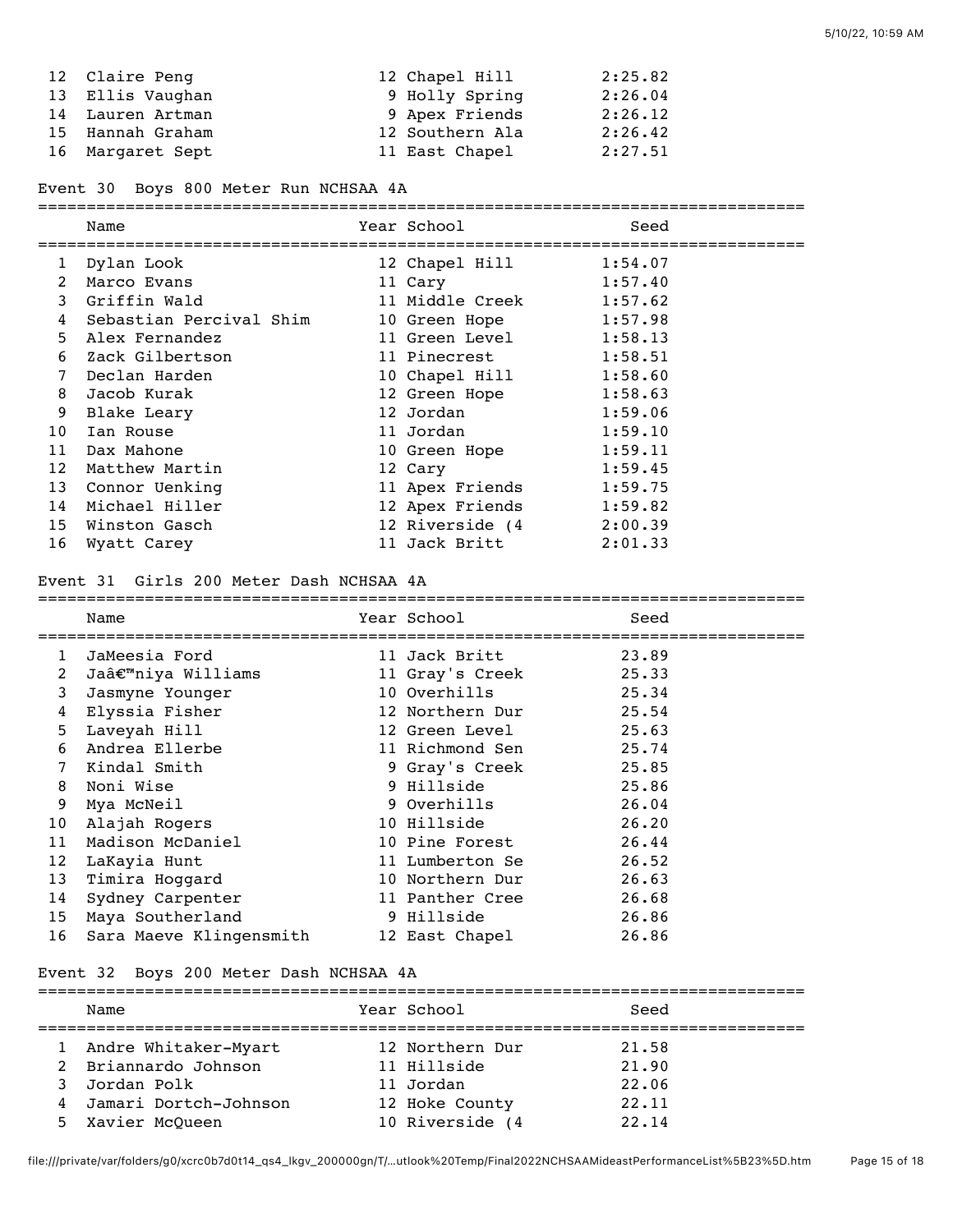| 6  | Nahjiir Seagraves    | 11 Pinecrest    | 22.19 |
|----|----------------------|-----------------|-------|
| 7  | Tahir Henry          | 11 Hillside     | 22.26 |
| 8  | Xavier Dowd          | 12 Pinecrest    | 22.33 |
| 9  | Jack Frye            | 12 Pinecrest    | 22.44 |
|    | 10 William Tackie    | 11 Hillside     | 22.49 |
| 11 | Jacoby Pevia         | 10 Lumberton Se | 22.50 |
|    | 12 Fredrick Logan    | 11 Pine Forest  | 22.83 |
| 13 | Nikolas Lewis        | 12 Apex         | 22.84 |
| 14 | Anthony Holden       | 12 Northern Dur | 22.84 |
| 15 | Ye Liu               | 11 Green Level  | 22.84 |
|    | 16 Antigone McCollum | 11 Lumberton Se | 22.86 |

#### Event 33 Girls 3200 Meter Run NCHSAA 4A

#### ===============================================================================

|                 | Name               | Year School     | Seed     |
|-----------------|--------------------|-----------------|----------|
| 1               | Sarah Mitchell     | 12 Apex         | 10:56.54 |
| 2               | Abbey Mckee        | 12 Northern Dur | 11:21.95 |
| 3               | Lauren Wimberly    | 11 Pinecrest    | 11:21.96 |
| 4               | Nora Daley         | 11 Chapel Hill  | 11:27.22 |
| 5               | Margaret Sept      | 11 East Chapel  | 11:27.54 |
| 6               | Anna Ivanisevic    | 11 East Chapel  | 11:32.70 |
| 7               | Lily Rogers        | 11 Middle Creek | 11:37.86 |
| 8               | Eliza Greengrass   | 10 Green Level  | 11:39.32 |
| 9               | Camryn Quinn       | 9 Panther Cree  | 11:42.48 |
| 10              | Savannah Krupica   | 10 Holly Spring | 11:47.38 |
| 11              | Sofia Cagnoni      | 11 East Chapel  | 11:51.96 |
| 12              | Grace Cawley       | 12 Chapel Hill  | 11:52.38 |
| 13              | Becca Hinds        | 12 Apex Friends | 11:55.92 |
|                 | 14 Elizabeth Healy | 9 Riverside (4  | 11:56.05 |
| 15 <sub>1</sub> | Anika Raburn       | 10 Riverside (4 | 11:58.59 |
| 16              | Emily Yeh          | 11 Apex Friends | 12:12.73 |

## Event 34 Boys 3200 Meter Run NCHSAA 4A

| LVENC 34 DOYS 3200 MELEI RUN NCHSAA 4A |                  |  |                        |          |
|----------------------------------------|------------------|--|------------------------|----------|
|                                        | Name             |  | Year School            | Seed     |
| $\mathbf{1}$                           | Finn McKee       |  | 12 Apex Friends        | 9:25.09  |
| 2                                      | Luke Liming      |  | 10 Cary                | 9:32.78  |
| 3                                      | Gavin Hansen     |  | 11 Green Hope          | 9:33.11  |
| 4                                      | Nicholas Huger   |  | 12 Chapel Hill         | 9:34.62  |
| 5                                      | Bennett Perry    |  | 12 Cary                | 9:36.08  |
| 6                                      | Henry Haase      |  | 12 Riverside (4        | 9:36.15  |
| 7                                      | Zack Gilbertson  |  | 11 Pinecrest           | 9:37.47  |
| 8                                      | Luke Young       |  | 11 Green Hope 9:37.65  |          |
| 9                                      | Alex Fernandez   |  | 11 Green Level         | 9:38.43  |
| 10 <sup>°</sup>                        | Griffin Wald     |  | 11 Middle Creek        | 9:40.30  |
| 11                                     | Prithvi Kotapati |  | 11 Panther Cree        | 9:42.32  |
| 12                                     | Adrian Archer    |  | 12 Pinecrest           | 9:44.39  |
| 13                                     | Yichen Sun       |  | 11 Chapel Hill         | 9:44.88  |
| 14                                     | Sander Parrish   |  | 12 East Chapel 9:47.22 |          |
| 15 <sub>1</sub>                        | Liam Young       |  | 11 Green Hope          | 9:47.23  |
| 16                                     | Philip Blum      |  | 9 Riverside (4         | 9:52.85  |
| 17                                     | Flyn Meadows     |  | 12 Riverside (4        | 9:53.62  |
| 18                                     | Albert Turner    |  | 9 East Chapel          | 9:59.45  |
| 19                                     | Manny Winkley    |  | 11 Pinecrest           | 10:02.22 |
|                                        |                  |  |                        |          |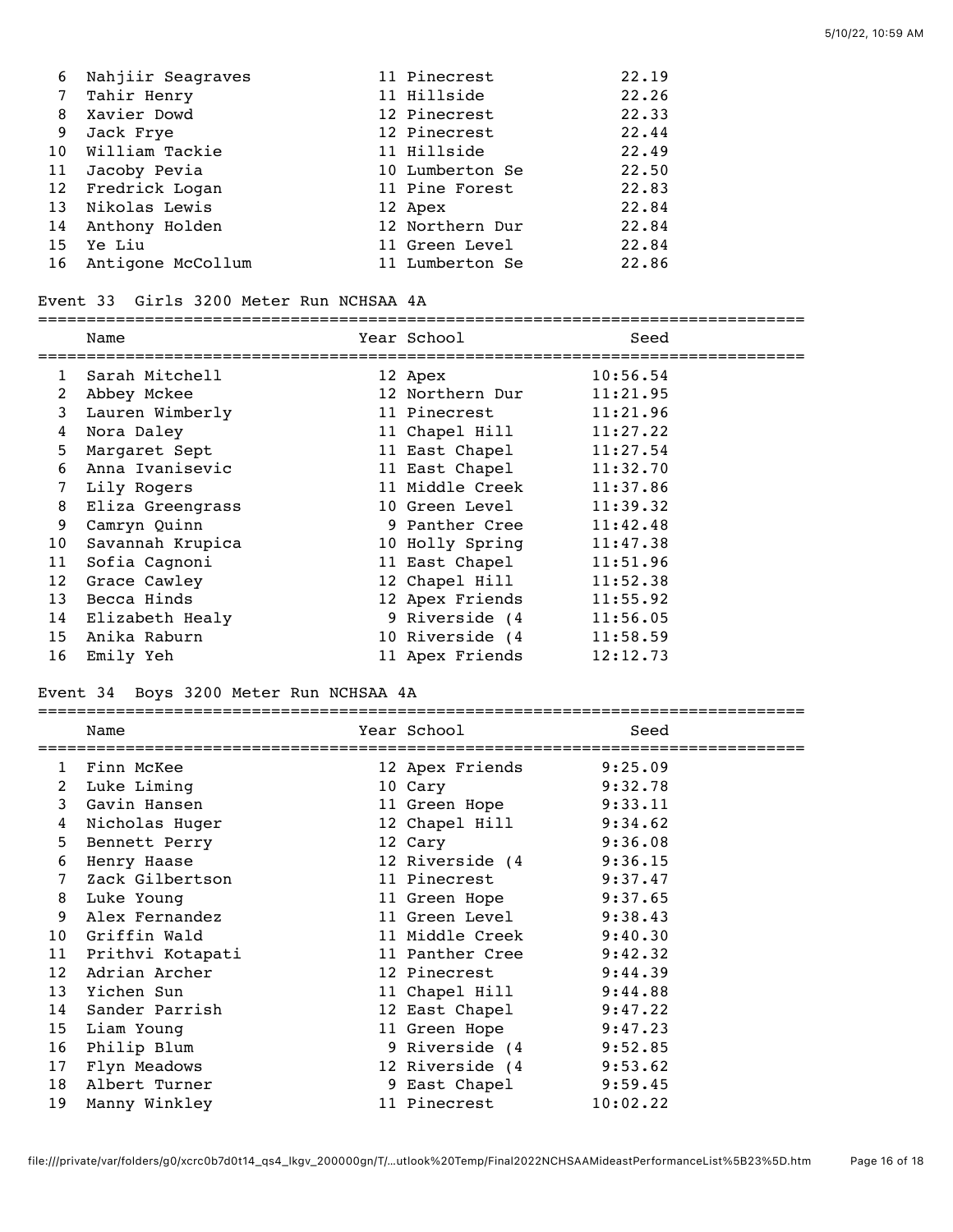Event 35 Girls 4x400 Meter Relay NCHSAA 4A

|              | School                                  | Seed                          |  |
|--------------|-----------------------------------------|-------------------------------|--|
| $\mathbf{1}$ | 'A'<br>Apex Friendship                  | 4:02.03                       |  |
|              | 1) Nia Kane 11                          | 2) Victoria Kappel 9          |  |
|              | 3) Isabella Logan 11                    | 4) Ava Rodriguez 10           |  |
| 2            | Green Level 'A'                         | 4:03.95                       |  |
|              | 1) Kayleen Ahlquist 12                  | 2) Brooke Alexander 12        |  |
|              | 3) Alexa Nestor 11                      | 4) Laveyah Hill 12            |  |
| 3            | Hillside 'A'                            | 4:05.56                       |  |
|              | 1) August Freeman 10                    | 2) Noni Wise 9                |  |
|              | 3) Alajah Rogers 10                     | 4) Katelynn Smith 11          |  |
| 4            | Chapel Hill 'A'                         | 4:08.70                       |  |
|              | 1) Addison Gilner 10                    | 2) Kate Hinson-Hume 9         |  |
|              | 3) Mara Pirone 12                       | 4) Amelia Maughan 12          |  |
| 5            | Northern Durham 'A'                     | 4:09.45                       |  |
|              | 1) Elyssia Fisher 12                    | 2) Gabrielle Smith 9          |  |
|              | 3) Kayla Nobles 10                      | 4) Catherine Kiplagat 12      |  |
| 6            | Panther Creek 'A'                       | 4:11.93                       |  |
|              | 1) Taylor Crawford 10                   | 2) Julia Connor 12            |  |
|              | 3) Victoria Keitt 10                    | 4) Claire Stockman 12         |  |
| 7            | Cary 'A'                                | 4:12.17                       |  |
|              | 1) Emma Elkan 10                        | 2) Claire Hann 11             |  |
|              | 3) Abby Corn 11                         | 4) Payton Murphy 10           |  |
| 8            | Apex 'A'                                | 4:13.11                       |  |
|              | 1) Ella Arnold 11                       | 2) Analiza Whittlesey 10      |  |
|              | 3) Addie Fornes 10                      | 4) Madelyn Flower 10          |  |
| 9            | East Chapel Hill 'A'                    | 4:14.32                       |  |
|              | 1) Emma Benzinger 12                    | 2) Lenore Bronson 11          |  |
|              | 3) Victoria Gee 9                       | 4) Cquashia Jones 9           |  |
| 10           | Riverside (4a) 'A'                      | 4:19.42                       |  |
|              | 1) Rafaela Drake 10                     | 2) Elizabeth Healy 9          |  |
| 11           | 3) Ellison Deskins 11<br>Jack Britt 'A' | 4) Anika Raburn 10<br>4:20.30 |  |
|              | 1) Joella Smith 10                      | 2) Michaylah Simms 12         |  |
|              | 3) Kierra Arnold 10                     | 4) Kalyn Barker 11            |  |
| 12           | Pine Forest 'A'                         | 4:22.04                       |  |
|              | 1) Jayleigh Locklear 9                  | 2) leilani Rankin 9           |  |
|              | 3) Alyssa Rodnikova 9                   | 4) Mya Williams 10            |  |
| 13           | Pinecrest<br>'A'                        | 4:22.88                       |  |
|              | 1) Aubrey Welling 10                    | 2) Chozen Norton 10           |  |
|              | 3) Madeleine Toohey 9                   | 4) Opie Hagan 10              |  |
| 14           | Holly Springs<br>' A '                  | 4:24.54                       |  |
|              | 1) Payton Allred 12                     | 2) Caroline Davison 10        |  |
|              | 3) Cailan Fitzpatrick 10                | 4) Sofia Ulanday 12           |  |
| 15           | Gray's Creek 'A'                        | 4:25.62                       |  |
|              | 1) Senita Martin 11                     | 2) Jakayla Davis 9            |  |
|              | 3) LaShawn Jones 9                      | 4) Naria Wright 9             |  |
| 16           | 'A'<br>Overhills                        | 4:25.70                       |  |
|              | 1) Jasmyne Younger 10                   | 2) Xia Dyson 9                |  |
|              | 3) Mya McNeil 9                         | 4) Jayda McNeil 10            |  |
|              |                                         |                               |  |

# Event 36 Boys 4x400 Meter Relay NCHSAA 4A

| Seec                             |
|----------------------------------|
| -------------------------------- |